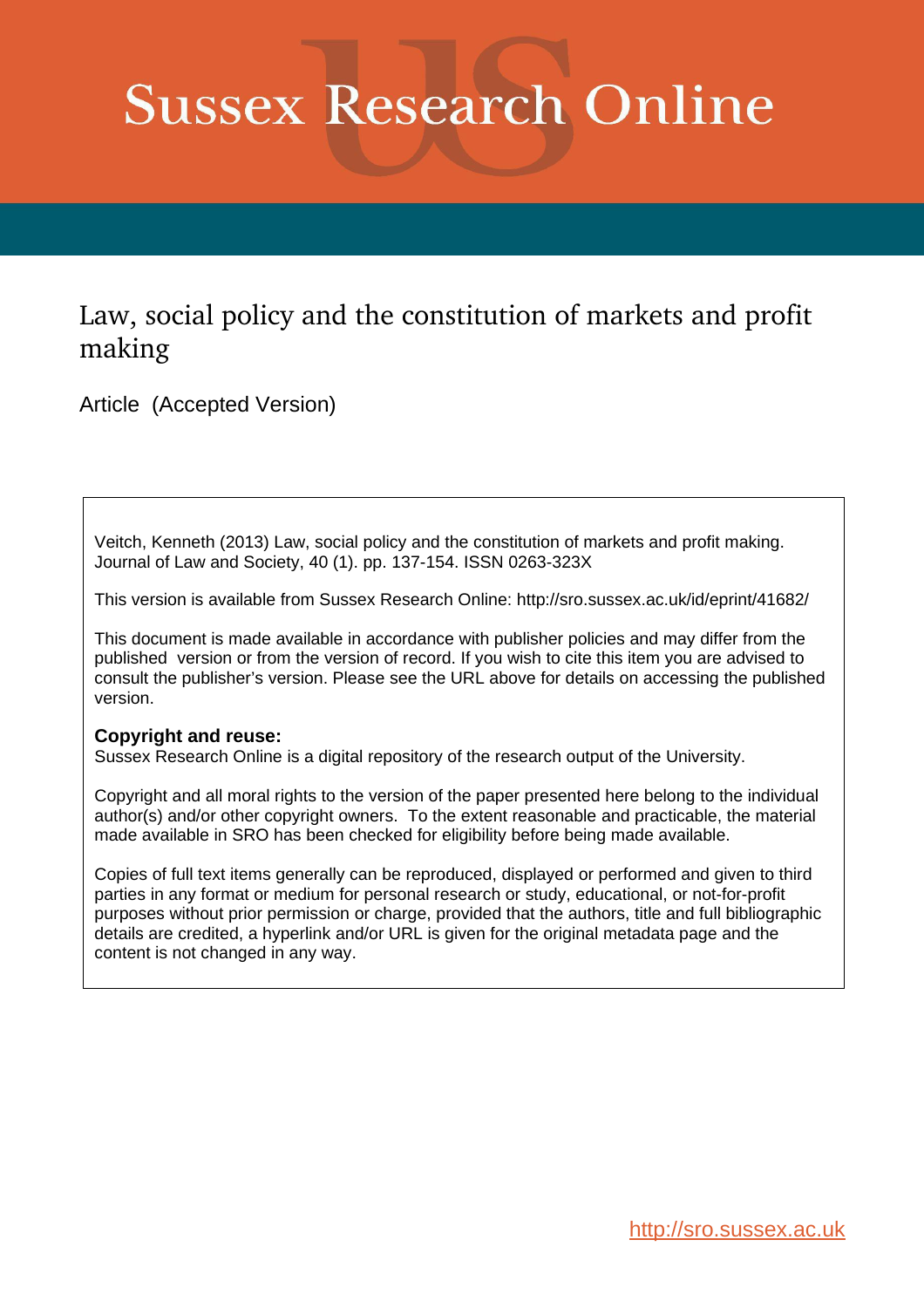The published version of this article can be found here: http://onlinelibrary.wiley.com/doi/10.1111/j.1467-6478.2013.00616.x/abstract. The definitive version is available at: www.blackwell-synergy.com

## Law, Social Policy and the Constitution of Markets and Profit Making **Kenneth Veitch**<sup>1</sup>

#### *Abstract*

This article explores the relationship between law, society and economy in the context of the contemporary welfare state in the UK. Drawing on themes in Karl Polanyi's The Great *Transformation*, the article identifies the nature of the constitutive role of contemporary social policy and law in the creation and maintenance of markets and opportunities for the private sector in the field of welfare. By reference to recent legislative reforms and developments in health care and unemployment policy, the article focuses on the institutional mechanisms – especially forms of law and social relations – being put in place to foster a friendly environment for those seeking to profit from welfare. It is argued that what emerges from those developments and reforms is a reformulation of the function of the welfare state and related law: no longer are these predominantly driven by a logic of social protection via redistribution to those in need; rather, they increasingly form core components of the state's desire to create openings for the private sector within welfare. In Polanyi's terms, the result is that the institutions that once contributed to ensuring the embeddedness of the market economy in

<sup>&</sup>lt;sup>1</sup> Sussex Law School, University of Sussex, UK, K.J.Veitch@sussex.ac.uk. I would to thank the organisers of the workshop on 'Towards and Economic Sociology of Law' – Amanda Perry-Kessaris, Diamond Ashiagbor and Prabha Kotiswaran – and Scott Veitch for their helpful comments on a previous written draft of this paper.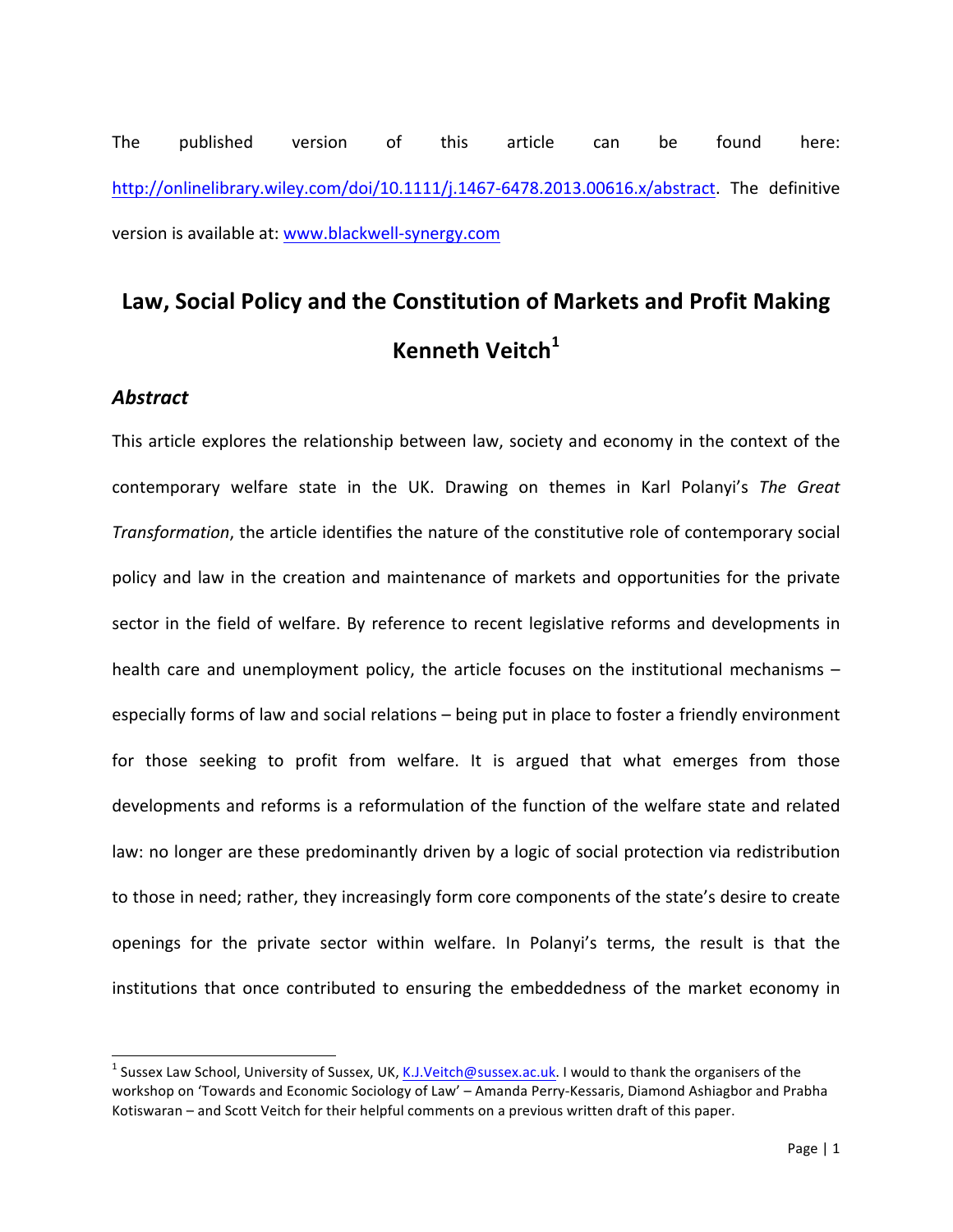society now play an important role in processes of disembedding  $-$  a state of affairs that has potentially detrimental consequences for those seeking assistance from the welfare state.

#### *Introduction*

Social policy and related legislation present an opportunity to consider fundamental issues of law, economy and society and, importantly, the interplay between them. As such, they form fertile subjects for engaging with an economic sociology of law. In recent years, however, there has been a tendency in some academic literature to treat them as if they were distinct entities. The standard analysis and critique of neoliberalism, for instance, conceptualises the development of the so-called self-regulating market as demanding a corresponding diminution of the social or welfare state. The result is that the social and the economic appear in conflict with each other, with the economic sphere being viewed as unable to function properly where the social persists.<sup>2</sup> This article challenges this portrayal of neoliberalism by exploring the connections between law, economy, and society. Specifically, it identifies the constitutive role of contemporary law and social policy in creating and maintaining markets and opportunities for profit making within the welfare sector. $3$ 

In one sense, social policy has always been bound up with questions and problems of economy. The welfare state illustrates this vividly. Thus, through discharging its core function of protecting citizens against the economic and social risks of capitalism, welfare institutions

<sup>&</sup>lt;sup>2</sup> See, for example, D. Harvey, *A Brief History of Neoliberalism* (2007).<br><sup>3</sup> The article is therefore in keeping with literature that stresses the centrality of the state and social relations to the development, maintenance, and success of markets and neoliberalism. See, for example, N. Fligstein, The *Architecture of Markets: An Economic Sociology of Twenty-First-Century Capitalist Societies* (2002), L. Wacquant, 'Three Steps to a Historical Anthropology of Actually Existing Neoliberalism' (2012) 20 Social Anthropology 66, and P. Bourdieu, *The Social Structures of the Economy* (2005).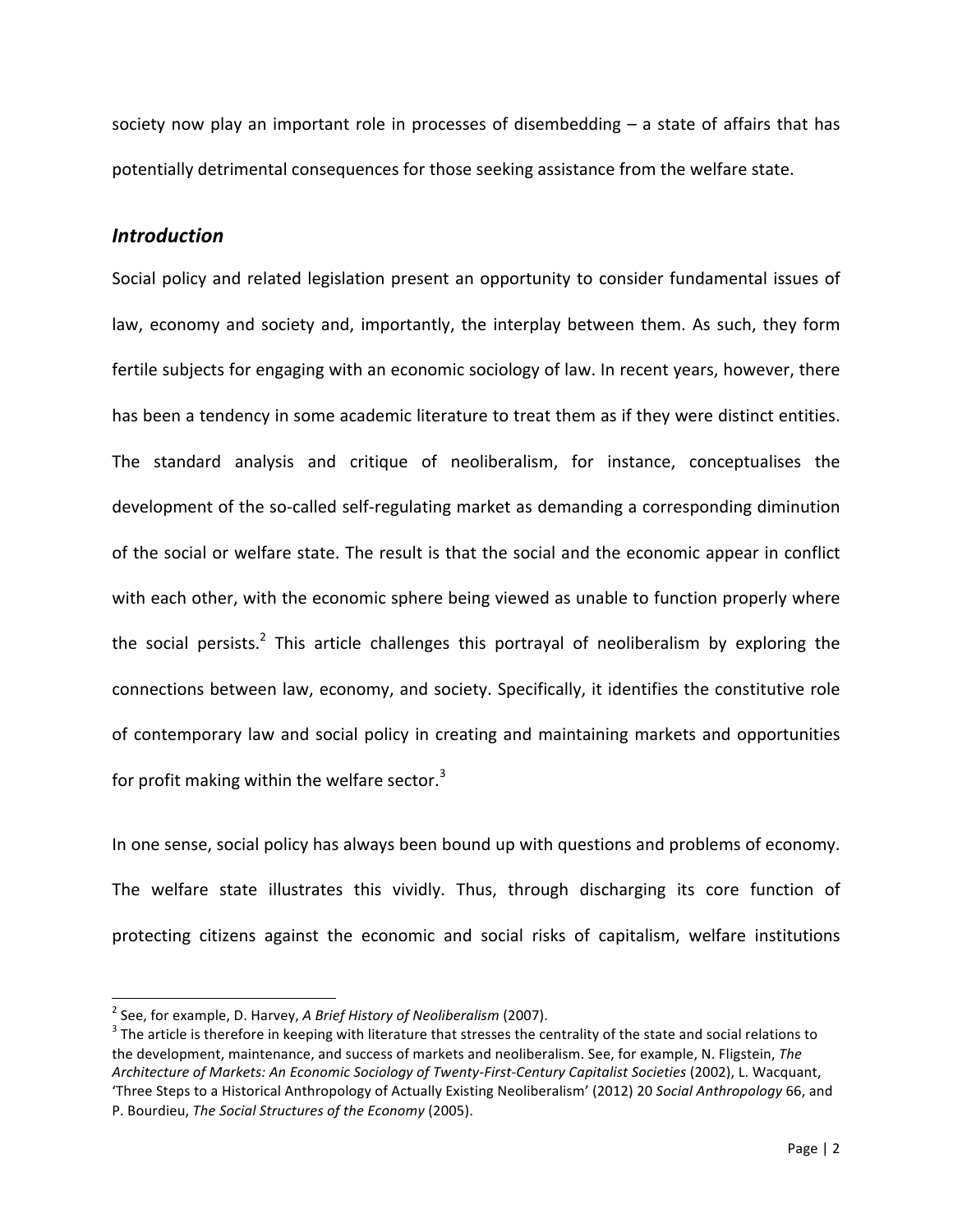indirectly assisted the capitalist mode of production. For instance, publicly funded health care and education benefited employers by ensuring a flow of healthy, knowledgeable and skilled workers. What can be witnessed today, however, is a more direct role for social policy and related legislation in supporting capital  $-$  something that has implications for assumptions surrounding the traditional functions of the welfare state. Via a focus on recent developments and reforms within health care and unemployment policy and law, the article develops an analysis of the types of institutional mechanisms that are being deployed to facilitate the implementation of this more direct role of social policy and law.

In order to frame the discussion and analysis, the article draws on some themes and concepts from a work that has to a degree inspired the development of economic sociology and the nascent economic sociology of law – namely, Karl Polanyi's The Great Transformation.<sup>4</sup> Two specific features of Polanyi's work render it useful in the present context. The first is his idea of the embeddedness of the market economy in society and social relations; the second is the stress he places on state intervention as an indispensable element in the construction of markets. Those features of his work provide a conceptual framework through which to reflect on the important changes in the roles of current social policy and law. On the one hand, it allows for a focus on their constitutive functions in respect of markets and opportunities for profit making for the private sector within the field of welfare. Specifically, it directs us to consider the types of institutional mechanisms  $-$  including the forms of law and social relations  $-$  that have, and are being, created for the purpose of facilitating such objectives. On the other hand, it confronts us with key questions regarding the degree to which the welfare state

<sup>&</sup>lt;sup>4</sup> K. Polanyi, *The Great Transformation: The Political and Economic Origins of Our Time* (2001) [1944].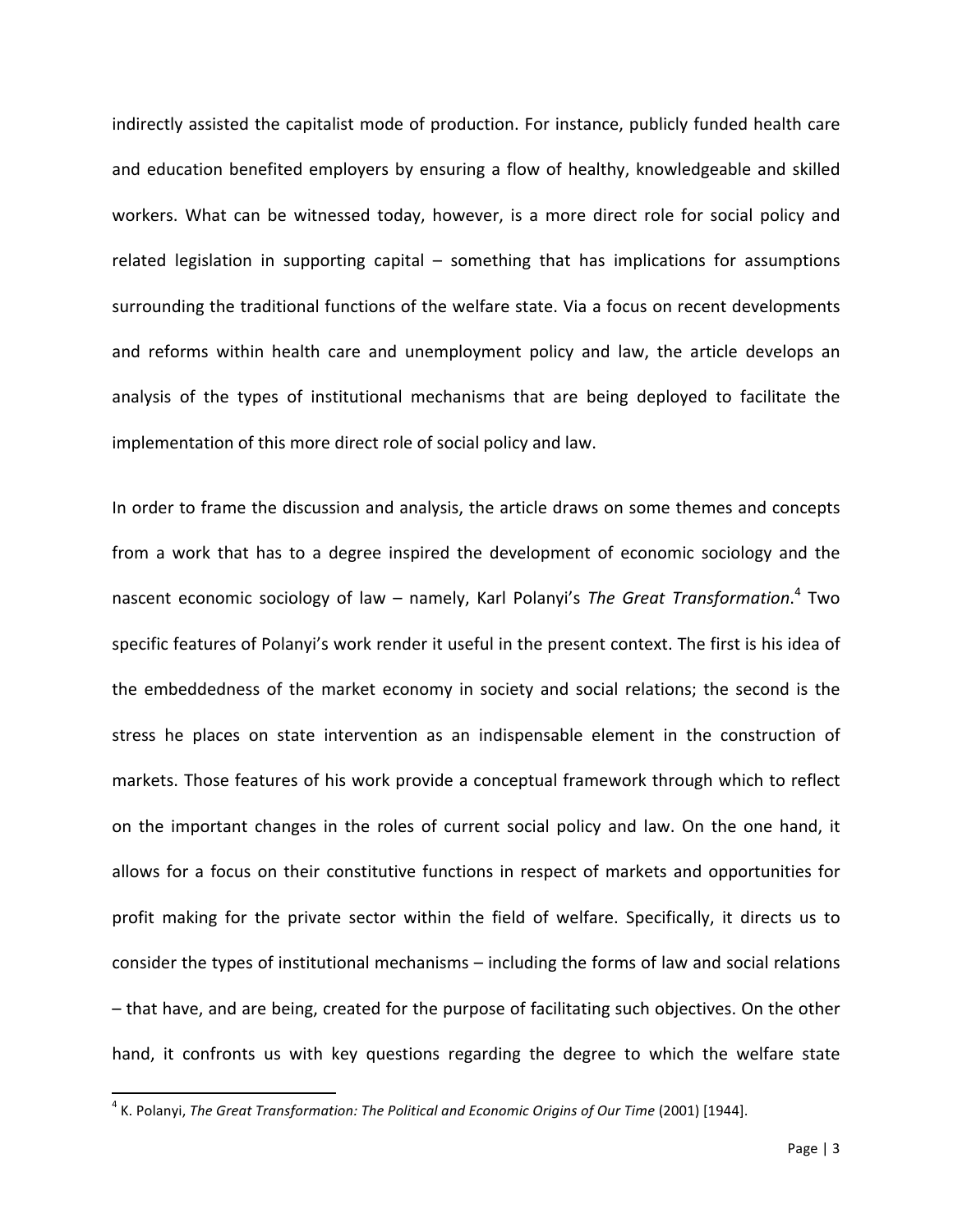continues to operate as a source of social protection for citizens against the consequences and risks flowing from capitalism. As we will see, in some circumstances today's social policy and law are being deployed in ways that create conditions for precisely the production of such consequences and risks.

#### The reciprocal relationship between social and economic policy

One of the many virtues of Karl Polanyi's The Great Transformation is its insight that a selfadjusting market (what he also calls the market economy) cannot exist for any length of time before it results in the destruction of natural and human life.<sup>5</sup> This state of affairs would mean:

> no less than the running of society as an adjunct to the market. Instead of economy being embedded in social relations, social relations are embedded in the economic system ... For once the economic system is organized in separate institutions, based on specific motives and conferring a special status, society must be shaped in such a manner as to allow that system to function according to its own laws.<sup>6</sup>

Famously, Polanyi goes on to illustrate this scenario by reference to the dangers arising from the fictitious commodification of land, labour and money that emerged at the end of the eighteenth century and tightened its grip during the nineteenth. Rather than land and labour 'form[ing] part of the social organization itself', $^7$  as was the case in the mercantile system, these natural and human elements of society became subject to the price mechanism, the operation of which was to have devastating social consequences. Disembedded from social organisation and thrust under a system operating on the principles of gain and 'unconscious growth',<sup>8</sup> the functions of land and labour shifted from the non-economic to the economic, and society had to take measures to protect itself. Moreover, Polanyi stresses that the self-regulating market

 $5$  id.

 $<sup>6</sup>$  id., p. 60.</sup>

 $<sup>7</sup>$  id., p. 72.</sup>

 $^8$  id., p. 35.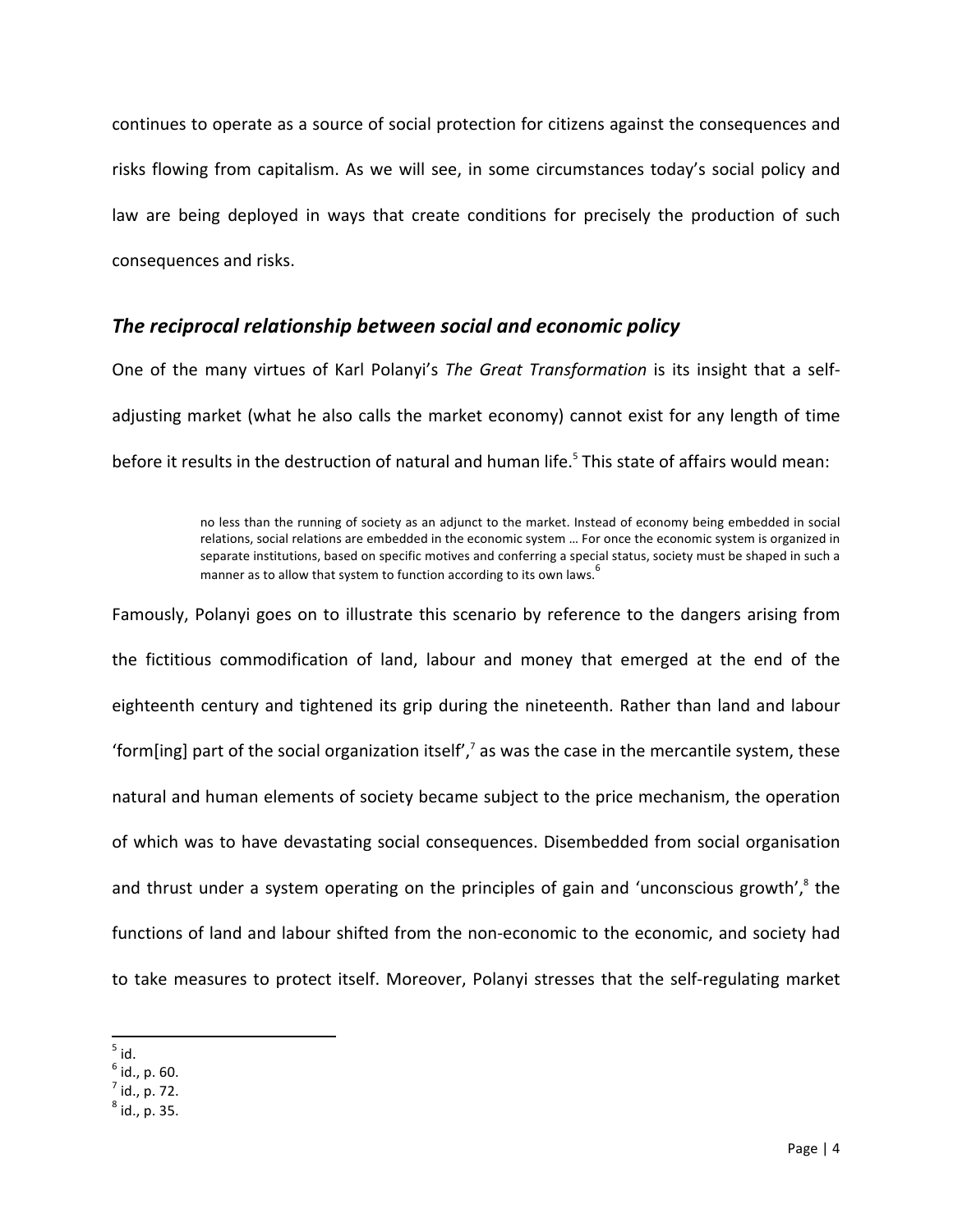was not some sort of free-floating entity that emerged out of thin air and operated without support of any kind. Rather, state intervention was crucial in establishing and enforcing the doctrine of laissez-faire and the operation of the self-regulating market. As Polanyi notes of the 1830s and 1840s, there emerges 'an enormous increase in the administrative functions of the state, which was now being endowed with a central bureaucracy able to fulfil the tasks set by the adherents of liberalism."<sup>9</sup>

Against this backdrop, Polanyi's thesis is that the economic system must always be embedded in social relations if it is to function for the benefit of society. He notes the types of measures society was adopting to protect itself against the self-regulating market. Thus, for example, he charts the development from the 1870s of strong Trades Unions that negotiate wages and conditions of labour outside of the self-regulating market. Moreover, such measures had as their objective non-monetary interests such as 'professional status, safety and security, the form of a man's life, the breadth of his existence, the stability of his environment'.<sup>10</sup> It was the need for social protection to address the 'social interests of different cross sections of the population  $[...]$  threatened by the market' that mattered.<sup>11</sup> According to Polanyi, such measures had restored the social embeddedness of market economy and thereby ensured the indivisibility of the economic, the political and the social. This, he said, reflected Robert Owen's insistence 'on the *social* approach'<sup>12</sup> within New Lanark in Scotland:

> New Lanark had taught [Owen] that in a worker's life wages was only one among many factors such as natural and home surroundings, quality and prices of commodities, stability of employment, and security of tenure ... The education of children and adults, provision for entertainment, dance, and music, and the general

 $\frac{9}{10}$  id., p. 145.<br>
<sup>10</sup> id., p. 161.

<sup>&</sup>lt;sup>11</sup> id., p. 162.<br> $12$  id., p. 178. Emphasis in original.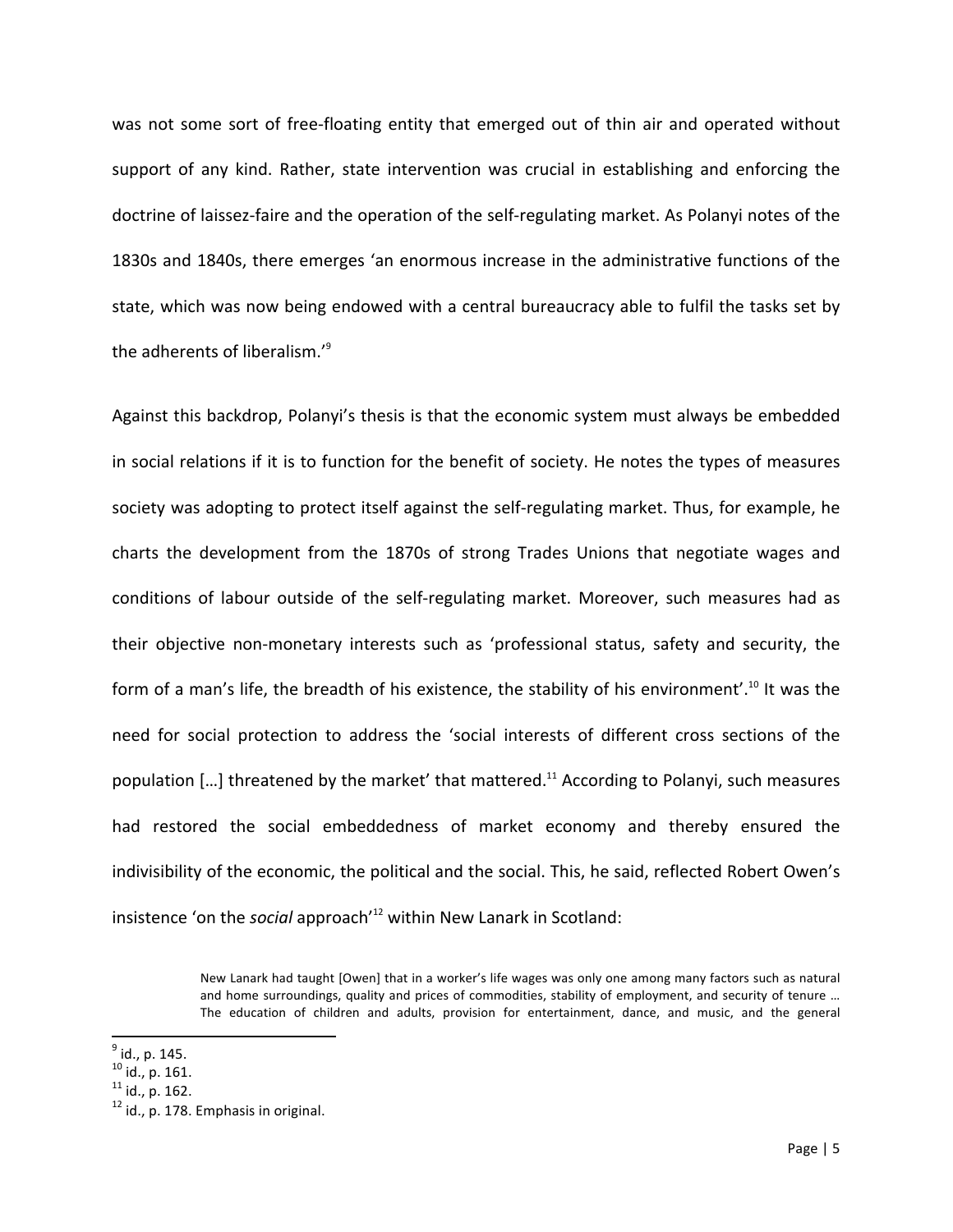assumption of high moral and personal standards of old and young created the atmosphere in which a new status was attained by the industrial population as a whole.<sup>13</sup>

For present purposes, two aspects should be noted from Polanyi's book: the first is the importance placed on the social embeddedness of markets as the *conditio sine qua non* of the maintenance of society; the second, related to this and especially relevant here, is that for the social embeddedness thesis to be meaningful, the self-protective measures adopted by society from the 1870s onwards had to serve non-economic interests ('the form of a man's life, the breadth of his existence' etc.). That is, they had to ensure that markets and the economy were rooted in the organisation of society and reflected the non-economic interests and values associated with man's life.

Published in 1944, Polanyi's book appeared just before the establishment in the UK of the institutions of societal self-protection that have come to be known collectively as the welfare state. Before assessing whether and how some recent examples of social policy and law sit within Polanyi's embeddedness framework, it is necessary to get a sense of how the relationship between economic and social policy has played out over the course of the welfare state's history. We can usefully do so by referring to some of Bob Jessop's work on the capitalist state.

In *The Future of the Capitalist State*,<sup>14</sup> Jessop develops an ideal typical analysis of what he identifies as the two dominant forms of capitalist state in the post-WWII era  $-$  the Keynesian Welfare National State (KWNS) and the Schumpeterian Competition State or Schumpeterian Workfare Postnational Regime (SWPR). Two points from his analysis are relevant for present

<sup>&</sup>lt;sup>13</sup> id., p. 178.<br><sup>14</sup> B. Jessop, *The Future of the Capitalist State* (2002).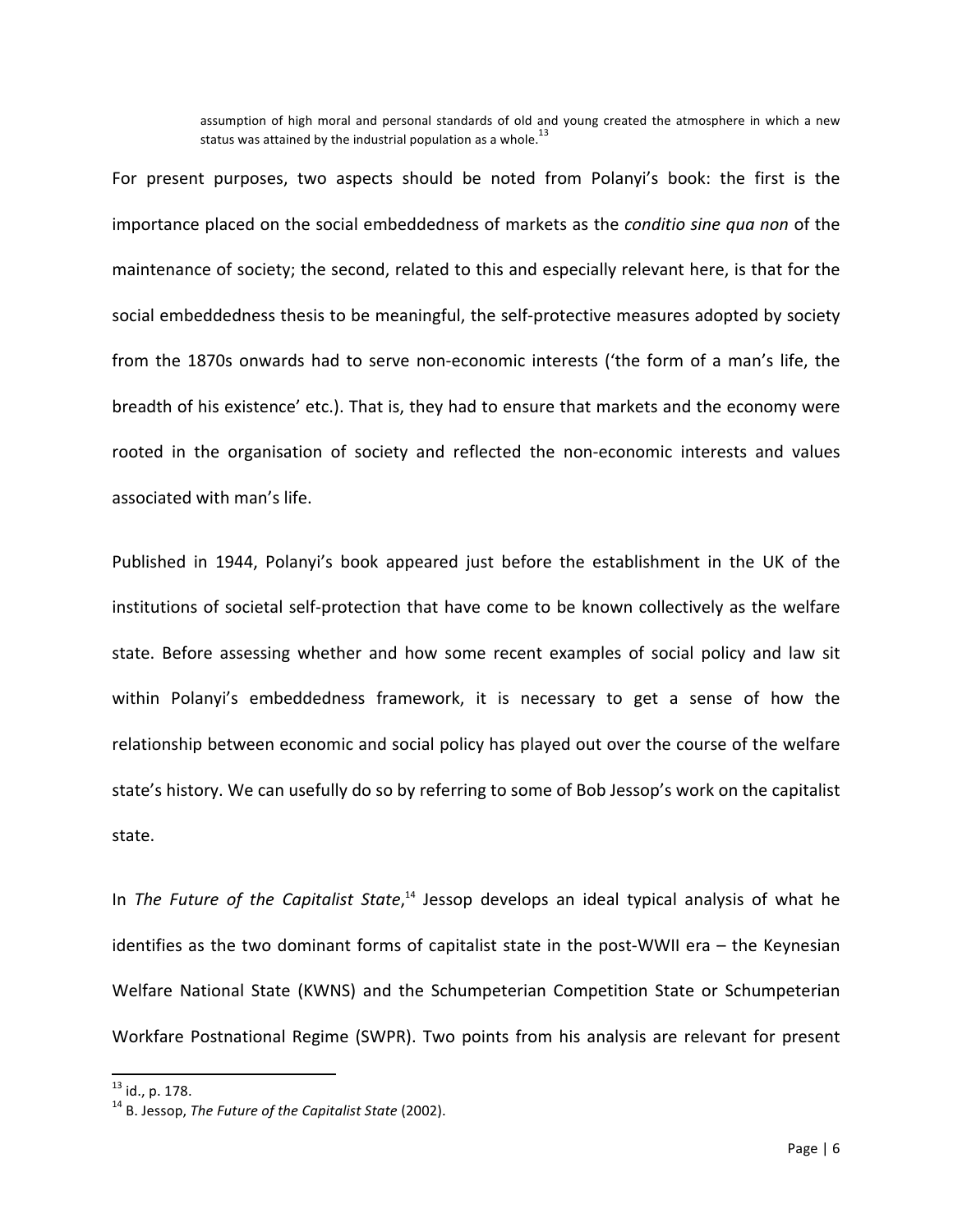purposes. First, Jessop stresses what he calls "the regulation approach" to capitalism, which posits that stable capital accumulation is unlikely to result from the operation of market forces alone. Rather, it requires the intervention of the state and other 'non-market mechanisms'. These 'shap[e] the dynamic of accumulation as well as being shaped by that dynamic.'<sup>15</sup> In other words, accumulation (economic) regimes and political regimes co-evolve. Moreover, 'choices among economic and social policies are typically linked to prevailing accumulation strategies, state projects, hegemonic projects and more general philosophical and normative views of the good society.<sup>'16</sup> Secondly, in this context Jessop explores the changing productive role of social policy in capital accumulation regimes since the War – something he argues is often overlooked in analyses that concentrate on the decommodifiying and redistributive features of the welfare state. Let us now look briefly at this second aspect of his work in the context of the two features of social policy that will form the focus of the reflections in the remainder of the paper.

Jessop first discusses what he calls 'the social reproduction of labour-power as a fictitious commodity'. In the era of the KWNS, the state, rather than families and/or liberal market forces, becomes the key player in this reproduction. Here, the socialisation of life risks occurs via a system of comprehensive and (near-)universal measures designed to redistribute wealth to those in need. Access to these measures was based mainly on 'past, present or future participation in the labour market and/or on national citizenship.<sup>17</sup> In contrast, within the SWPR or Workfare State we have witnessed what Jessop describes as 'the increasing

<sup>&</sup>lt;sup>15</sup> id., p. 1.<br><sup>16</sup> id., p. 44.<br><sup>17</sup> id., p. 150.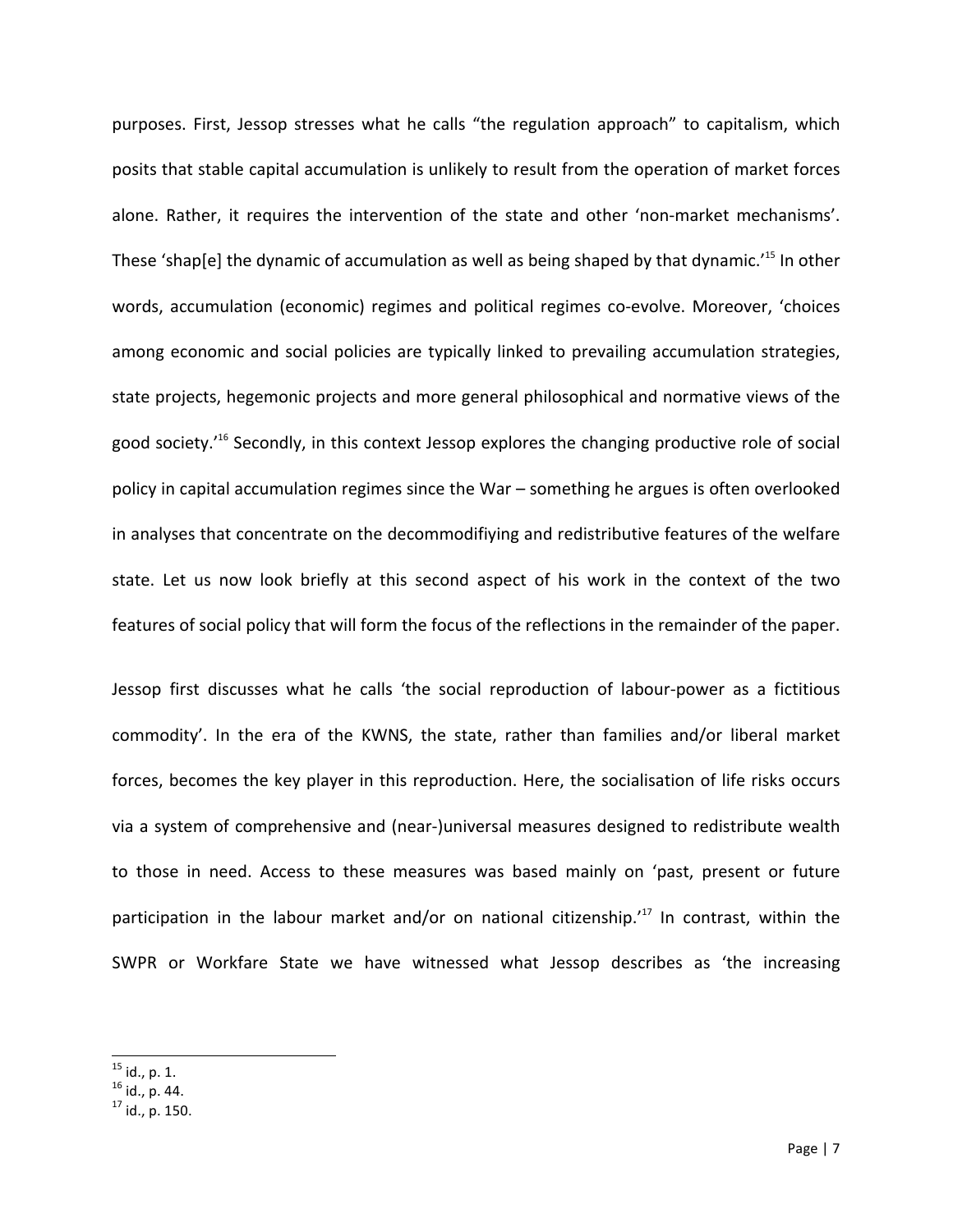subordination of social policy to economic policy'.<sup>18</sup> This occurs primarily as a result of internationalisation and the need for national states to remain economically competitive, lest they risk capital flight. In those circumstances, the welfare state comes to be viewed as both an onerous cost of production and an obstacle to a flexible labour market  $-$  the latter deemed to be necessary in order to remain economically competitive. The welfare state was therefore redesigned in order to reduce costs and to help facilitate and enhance the establishment of flexible labour markets. One of the mechanisms through which this occurred was (and is) workfare  $-$  a social policy that makes the receipt of state unemployment benefit conditional upon signing, and complying with, a contract stipulating a variety of work-related activities to be undertaken with a view to returning the unemployed to the labour market. Those 'active' labour policies differ from the KWNS's 'passive' system of unemployment support, where the unemployed were effectively unconditionally entitled to receive state support. Today, the discourse is firmly one of obligation and Jessop notes that it reflects 'a general movement away from the social democratic tradition'.<sup>19</sup> We will return to workfare later.

Jessop also highlights the shift away from 'collective consumption' in today's SWPR. Collective consumption  $-$  the publicly organised and financed provision of goods and services, such as education, health, and housing by a particular form of national state  $-$  has given way 'to more market- and/or third sector solutions to the socialization of consumption'.<sup>20</sup> Features indicative

 $18$  On this theme, see J. Clarke, 'Subordinating the Social? Neo-liberalism and the Remaking of Welfare Capitalism' (2007) 21 *Cultural Studies* 974.<br><sup>19</sup> Jessop, op cit., p. 155. Reference omitted.<br><sup>20</sup> id., p. 162.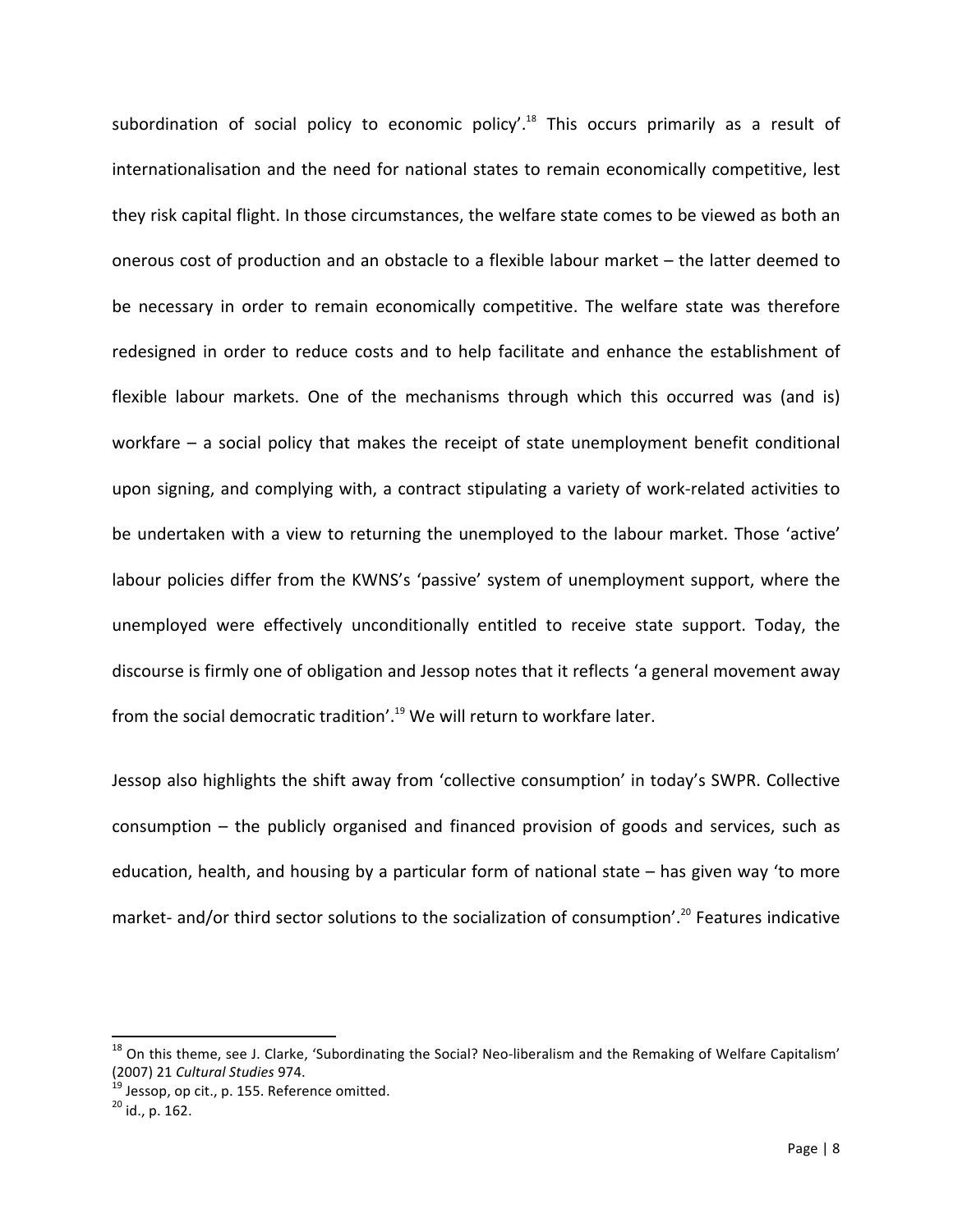of this trend include the following: 1) an increased role for the private and third sector<sup>21</sup> in the provision of social services, which may involve, for instance, outright privatisation or such provision by those sectors combined with public payment, or the application of market discourse and practices within a publicly funded and provided service (such as the implementation of the internal market within the UK's National Health Service (NHS) in the 1990s); and, 2) greater reliance on public-private partnerships as a mode of governance within the welfare sector. In other words, the function of social policy is no longer simply to ensure the public financing of publicly delivered social services. The prising open of this monopoly to include the involvement of the private sector means that social policy is, at least in part, now specifically designed to facilitate opportunities for profit making.

Jessop's work on the reciprocal relationship between economic and social policy since the 1940s presents two key issues that might fruitfully be refracted through the prism of Polanyi's work, outlined earlier. First, there is a suggestion that social policy and the institution created for the purpose of society's self-protection against the detrimental social consequences produced by capitalism – the welfare state – have been redesigned in order, predominantly, to support the very source of those consequences  $-$  that is, capitalism. This is at odds with the impact of the forms of social protection that Polanyi charted from the 1870s onwards as these, he argued, ensured that the economic system became re-embedded in the social – that is, that those measures protected non-monetary interests, such as 'the form of a man's life' and 'the breadth of his existence'. In Polanyi's terminology, this contemporary shift in the predominant

<sup>&</sup>lt;sup>21</sup> According to the House of Commons Public Accounts Committee, the third sector includes 'voluntary and community organisations, charities and social enterprises, ranging from small local community groups to large, established, national and international organisations.' HC Public Accounts Committee, *Building the Capacity of the Third Sector* (2009), p. 1.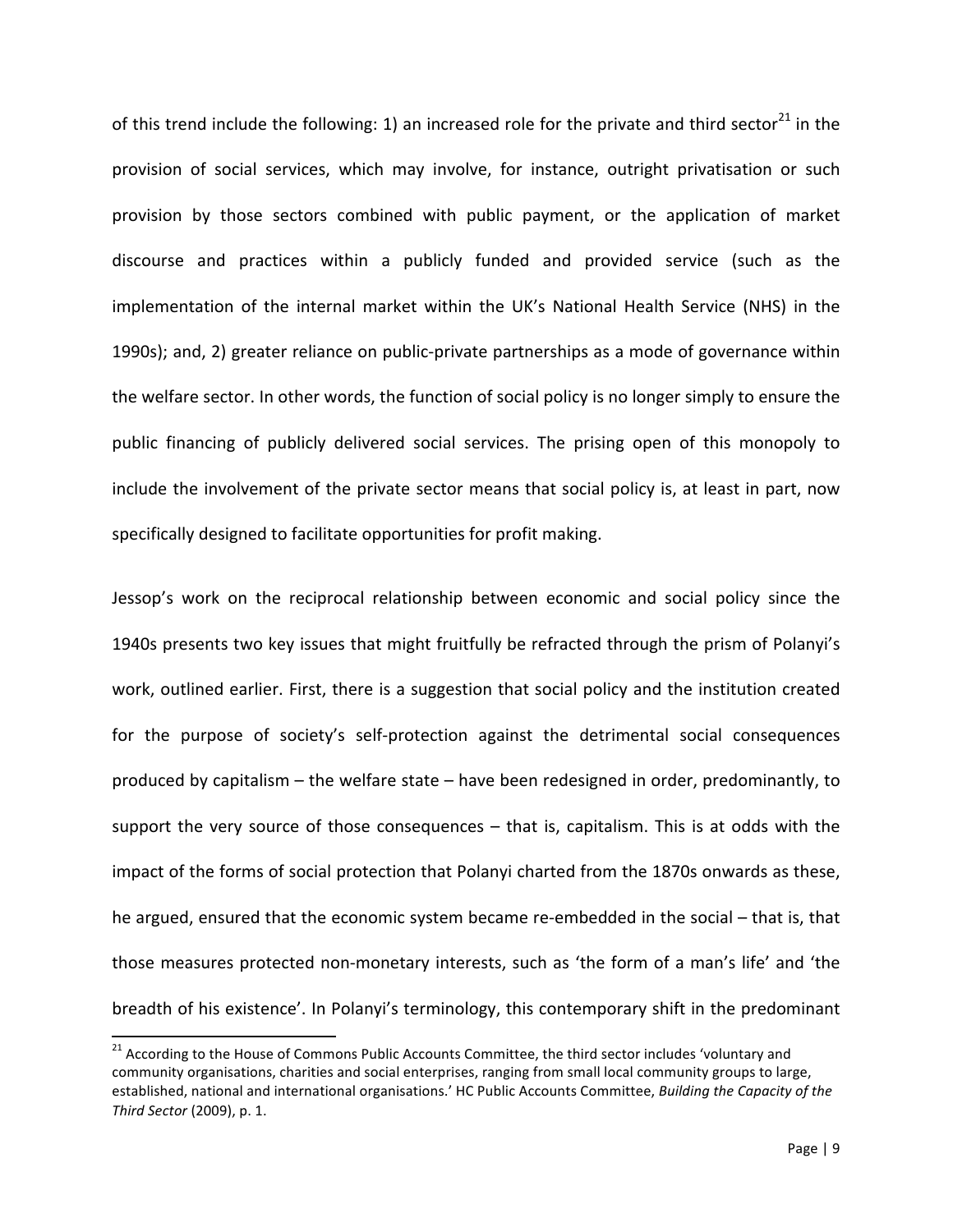function of social policy and the welfare state from a source of social protection for citizens to a facilitator of markets and opportunities for profit making represents a disembedding of the economy from social relations, resulting in 'the running of society as an adjunct to the market'. Moreover, we encounter here a reversal of Polanyi's double movement thesis, in which forms of social protection are created in order to ameliorate the deleterious effects of markets; rather, the institutional forms of social protection today shed at least part of this protective function and are deployed, instead, towards ends the social consequences of which the welfare state traditionally offered protection against. The result is a disembedding of the economy via, *inter alia*, institutions formerly associated with ensuring its embeddedness.

If establishing markets and facilitating opportunities to obtain profit are core functions of social policy today, then a second issue arises. This involves identifying what kinds of mechanisms, including legal ones, are used for this purpose, and what forms of social relations are expressed through those mechanisms. Here, we are less concerned with Polanyi's concept of embeddedness and more with his observation, reiterated by Jessop, that state intervention is crucial in establishing and maintaining markets and possibilities for capital accumulation. In particular, it is the *political* formulation and deployment of a variety of institutions and institutional mechanisms, and through these, the construction and use of specific forms of social relation, that must be the focus of attention here. As Loïc Wacquant argues, what is required when trying to grasp the slippery phenomenon of neoliberalism is a shift from 'a 'thin' economic conception centred on the market to a 'thick' sociological conception centred on the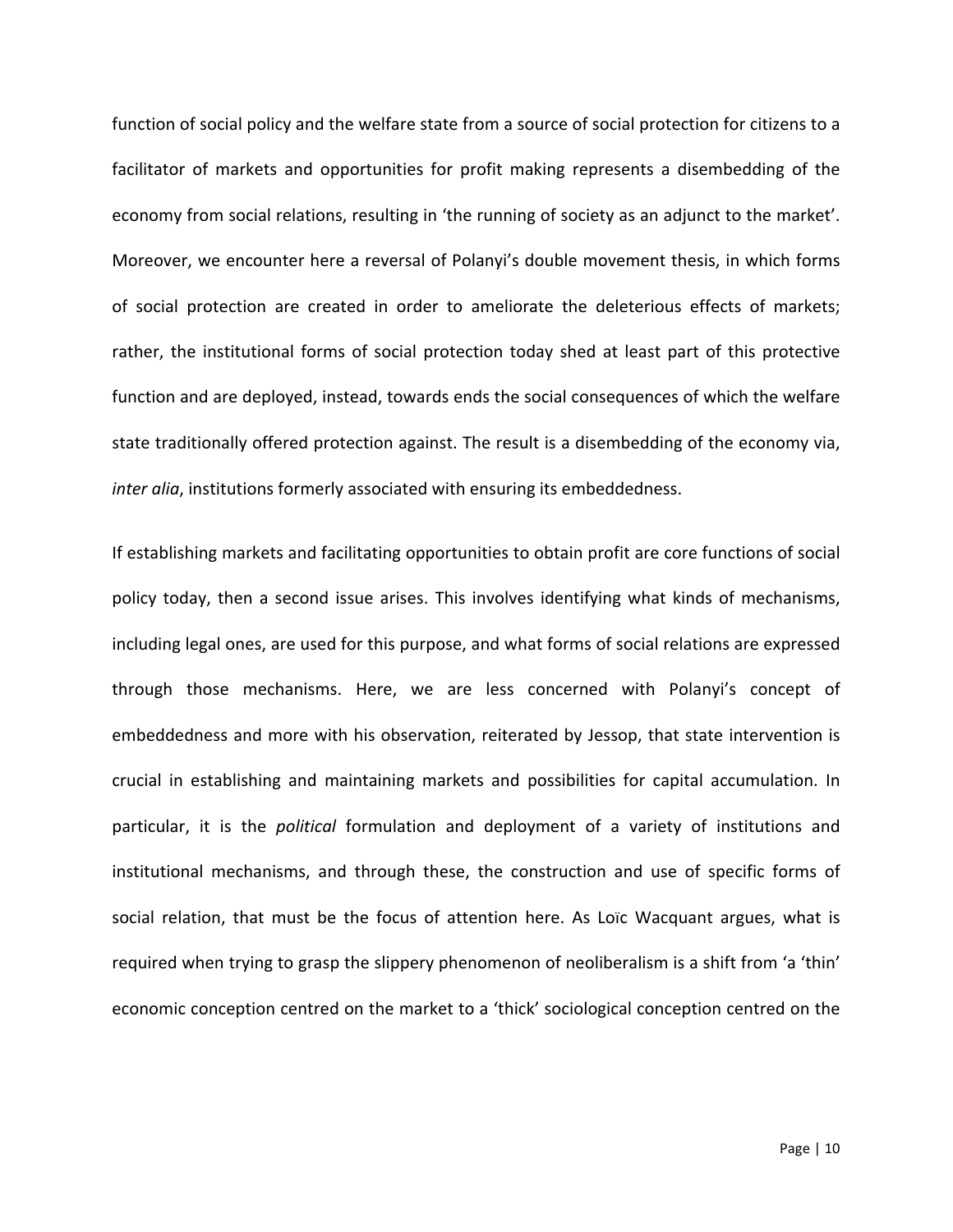state that specifies the institutional machinery involved in the establishment of market dominance ...<sup>'22</sup>

By reference to two examples from recent social policy and law, the following section illustrates the relevance of those two themes in Polanyi's work for understanding the constitutive role of social policy and law in establishing and maintaining markets and opportunities for profit making within the welfare sector.

#### *Constituting Markets and Profit Making Opportunities – Health Care and Workfare*

(i) Solidarity and Reforming the National Health Service (NHS)

The first mechanism that is increasingly deployed for the purpose of establishing and maintaining markets and opportunities for profit accumulation is the monetary fund through which social services within the welfare state are traditionally paid for. The operating principle of this type of fund is solidarity. This denotes that citizens' resources are pooled for the purpose of spreading risk and that there is an element of redistribution within society. The management of social risks is therefore not merely the preserve of those who can afford to purchase private insurance; rather, it is undertaken by the state on behalf of non-owners of insurance. While this redistributive aspect of the fund has traditionally implemented an underlying concern for social justice and the protection against social risk of those lacking means, as Alain Supiot notes there is also an impersonal element to this 'welfare state' form of solidarity. For while founded on the redistributive ethos described, the system posits a formal set of social relations amongst

 $22$  Wacquant, op cit., p. 71.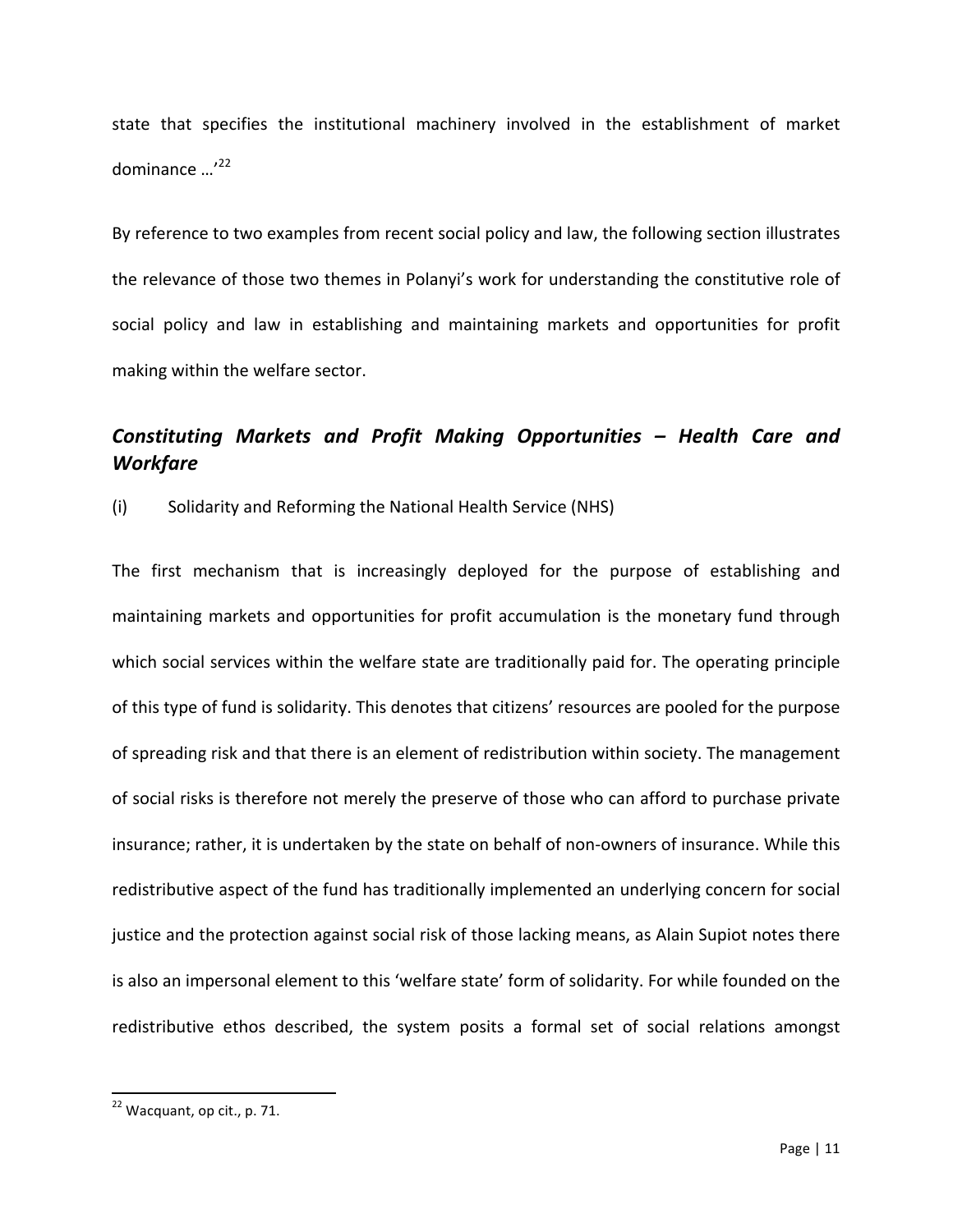citizens, rather than one based on close local or customary social bonds. Citizens therefore make payments to bureaucratic institutions and then bring claims for access to social goods and services such as health care and pensions. This lends a technical quality to the system.<sup>23</sup>

The argument advanced here is twofold. First, there is evidence in contemporary social policy that points to the use of this monetary fund and certain types of law to create and sustain markets and opportunities for profit making within the field of welfare. The result is a novel form of redistribution  $-$  that is, from the public to the private sector  $-$  which, as we shall see, has implications for our understanding of solidarity and the use to which the social relations characteristic of this principle are put. Secondly, the impact of these changes has the potential to result in a disembedding of the economy from society as the resources of the welfare state no longer necessarily operate to protect those in need from the consequences of capitalism.

Some recent developments in the NHS serve to illustrate those arguments. One is the prominent role of public-private partnerships (PPPs; formerly the Private Finance Initiative) as ways of funding new NHS hospital buildings. Here, private contractors raise the money to finance the construction of hospitals for the NHS and, via the PPP contract, own and manage the hospital. The NHS Primary Care Trust leases the hospital and staff, such as cleaners, from the contractors, paying what is known as a 'unitary charge' for these from their annual health care budget. Contracts last for periods ranging from 25-30 years, although once they are paid off, the NHS does not necessarily end up owning the premises. The PPP scheme has been the object of cogent critique.<sup>24</sup> As well as being a social cost in monetary terms – that is, a

<sup>&</sup>lt;sup>23</sup> See A. Supiot, *Homo Juridicus: On the Anthropological Function of the Law* (2007), pp. 207-12.<br><sup>24</sup> See, for instance, A.M. Pollock, *NHS plc: The Privatisation of Our Health Care* (2004).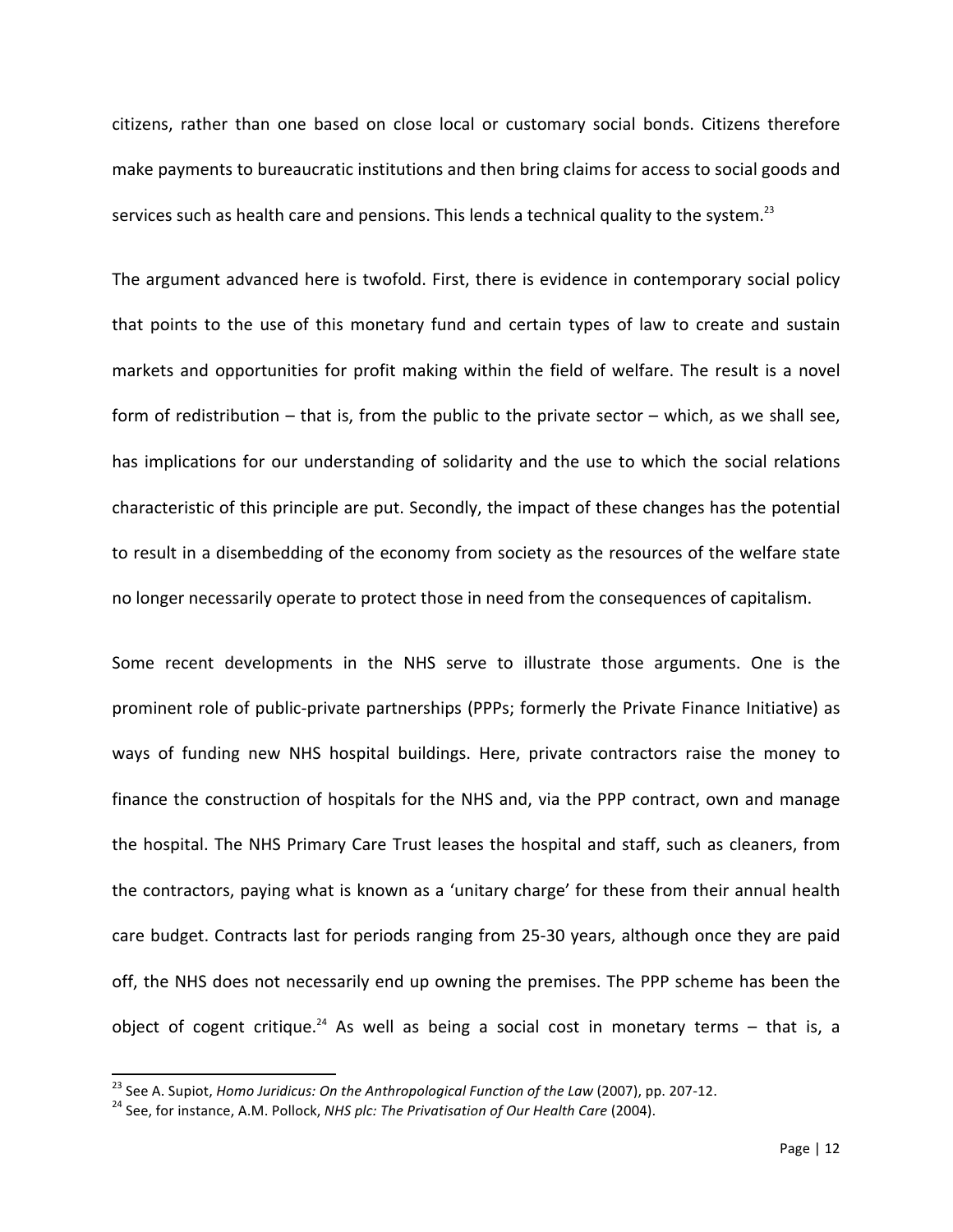mechanism by which to facilitate the accumulation of capital and profit via the redistribution of money from public funds<sup>25</sup> – it also has potential social costs in human terms, as the often onerous contractual obligations to pay for PPP financed buildings can jeopardise the existence of NHS hospitals, thereby endangering the treatment of patients.<sup>26</sup>

Aspects of the recent reforms to the NHS in England confirm this trend. The Health and Social Care Act 2012 replaces Primary Care Trusts with clinical commissioning groups (CCGs) as the bodies responsible for commissioning (purchasing) most health care services within the NHS (a task that will involve responsibility for spending £80bn of NHS resources). By 2016, it will become possible for CCGs to outsource their commissioning work to non-public bodies  $$ including private firms. A market will therefore effectively be created for such services and be funded from the NHS budget. The legislation also promotes the 'any qualified provider' approach to the provision of NHS health care services – meaning there will be increased scope for, *inter alia*, private health care providers to become involved in the provision of NHS health care. The scope for private sector involvement is also heightened by the promotion of 'fair and effective' competition and the application of competition law to the commissioning of NHS treatment for the first time. The sector specific regulator for health care  $-$  Monitor  $-$  is under a duty to promote provision of health care services which is 'economic, efficient and effective', and to exercise its functions in a manner that will prevent anti-competitive behaviour in health

<sup>&</sup>lt;sup>25</sup> An analysis by *The Guardian* newspaper in 2012 found that the current 717 PFI contracts, while having a total capital value of £54.7bn, would have an ultimate cost of £301bn once paid off. See The Guardian (6 July 2012) pp. 1 & 18. As Hellowell and Pollock note, one of the reasons for this inflated cost is that 'the cost of finance on PFI schemes is higher than is the case for publicly financed schemes ...'. M. Hellowell and A.M. Pollock, 'The Private Financing of NHS Hospitals: Politics, Policy and Practice' (2009) 29 *Economic Affairs* 13. There is also evidence of a so-called Secondary Market in PFI shareholdings in hospitals, schools, roads and prisons. See BBC Radio 4's File on

*<sup>4</sup>* programme 'PFI Profits', broadcast on 19<sup>th</sup> June 2011.<br><sup>26</sup> The recent placing of South London Healthcare Trust into administration owing to an unsustainable deficit created by the contractual obligation to pay PFI costs is a case in point. Also, see Hellowell and Pollock, id.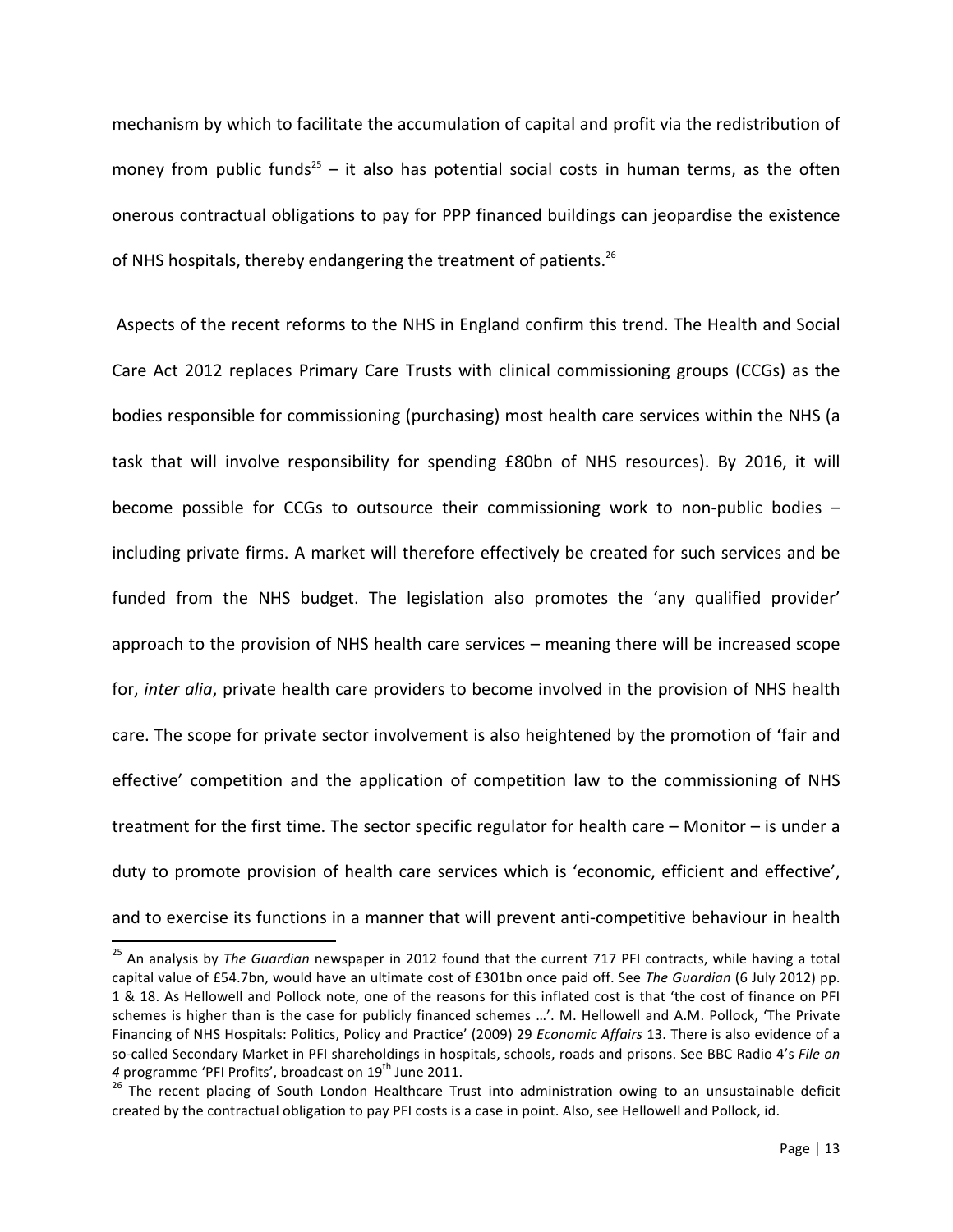care provision that is against patient's interests.<sup>27</sup> It will also be able to tackle specific abuses and unjustifiable restrictions that demonstrably act against patients' interests by deploying its licensing powers and, where relevant, the Competition Act 1998. The effect will be to alter the current situation, in which the bulk of NHS services are commissioned from public bodies, by creating a level playing field in which private providers of health care can compete to deliver NHS healthcare services. CCGs will need, in effect, to ensure that a tendering process for the provision of NHS services is in place, if they are not to fall foul of competition law.

Those developments and reforms do not mean that redistribution in the original sense of that term, described above, no longer occurs within the NHS or that patients must now pay to access NHS services; access to treatment based on clinical need rather than the ability to pay continues to be advanced as a core principle of the NHS across the political spectrum.<sup>28</sup> Nor is it claimed that those recent policies disclose the first instance of any type of relationship between the NHS and capital. For instance, it could be argued that since its inception the NHS has maintained in good condition what Marx referred to as 'a disposable industrial reserve army'.<sup>29</sup> But the NHS was not originally designed to be a source of capital accumulation and profit making in itself – that is, as an institution the private sector became directly involved in running or helping to manage. The policies and legislation described above indicate that this has changed.

<sup>&</sup>lt;sup>27</sup> Health and Social Care Act 2012, s.62. What the phrase 'against patients' interests' means is unclear.<br><sup>28</sup> 'It is our privilege to be custodians of the NHS, its values and principles. We believe that the NHS is an i part of a Big Society, reflecting the social solidarity of shared access to collective healthcare, and a shared responsibility to use resources effectively to deliver better health.' Department of Health, *Equity and Excellence: Liberating the NHS* (2010; Cm. 7881), at 7, para. 1.1.<br><sup>29</sup> K. Marx, *Capital: A Critique of Political Economy, Volume 1* (1976), at p. 784, and generally pp. 781-802.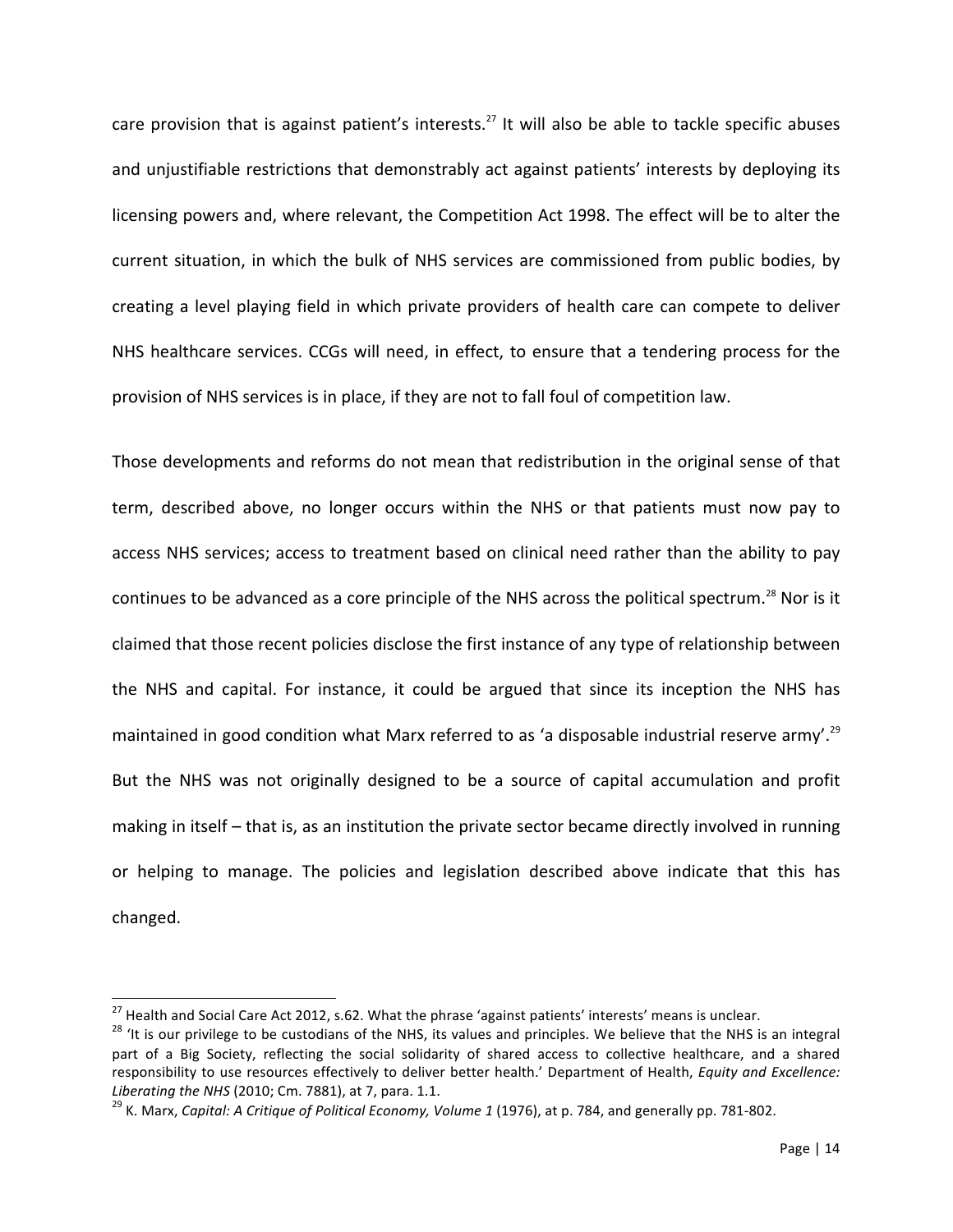The shift entails a political reformulation of the ends to which public resources are directed. This manifests itself in the public fund being made to adopt another redistributive dimension  $$ namely, to act as a direct source for the extraction of private wealth. It also has implications for the idea of the socialisation of risk that lies at the heart of the principle of solidarity, as its meaning is no longer confined to describing the community's pooling of resources to the end of protecting its members against the risk of *social* misfortune (such as illness); rather, as, for example, PPPs demonstrate, it also incorporates the deployment of this common fund to protect those in the private sector from a variety of *economic* risks. As Pollock et al note of PFI (now PPP) contracts, they rarely transfer economic risks to the funding consortium, with the result that these usually fall on the public and its purse. For instance: 'Where a Trust wishes to terminate a contract, either because of poor performance or insolvency of the private consortium, it still has to pay the consortium's financing costs, even though the latter is in default.<sup>'30</sup> This social protection from economic risk might be thought to have a more general meaning too in that making available the welfare state's public funds for the private sector opens up an invaluable source of income and potential market and profit making opportunities at times, such as the present, of sluggish economic growth at the macro level. Importantly, though, this shift in the function of the socialisation of risk has the concomitant effect of exposing the community and its members to a diminution in the level of social protection as money is diverted away from core services to the interests of capital  $-$  something that dilutes the original redistributive objective of the fund.

 $30$  A.M. Pollock et al, 'Private Finance and "Value for Money" in NHS Hospitals: A Policy in Search of a Rationale?' (2002) 324 *British Medical Journal* 1205, at 1208-09.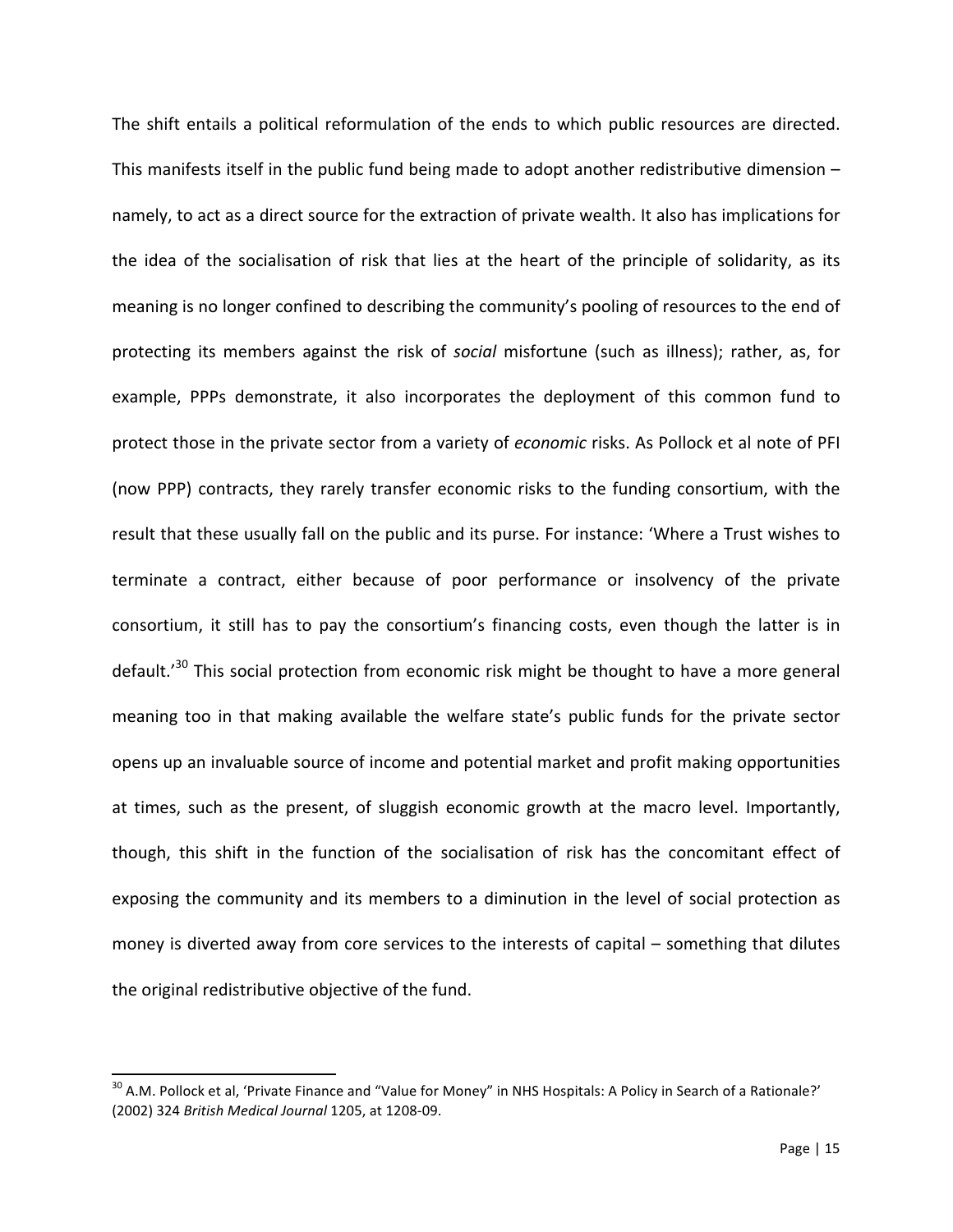Legally, this novel function of the socialisation of risk might be conceptualised as a case of joint and several liability, not merely in the familiar sense of debtors being held jointly and severally liable only for their own debts, but in the sense of a group being ascribed such a liability for the debts or costs or harms of others outside of the group too. In the context of the foregoing examples, this means that, via the medium of contract, taxpayers become jointly and severally liable for repaying the significant costs of PPP building projects, including costs flowing from any default on the part of the private funding consortium. In turn, and perversely, citizens also become liable for the *social* costs they themselves suffer (lack of access to adequate health care, say) as these flow from the liability to pay the financial costs of PPPs from public resources. Andreas Wildt's description of the Roman Law concept from which the idea of solidarity originates – *obligatio in solidum* – assists in highlighting some of themes involved in this contemporary set of arrangements:

> To be the cosignatory of a loan means that one is liable for the reversals of fortunes of another; that one's own economic well-being is no longer completely in one's own hands ... The bonds of fraternal recognition ... are not blood bonds in this Roman conception, nor are they affective. Neither genes nor love, but liability is the bonding force. We are bound together with those with whom, like it or not, our own fates and our own well-being are interwoven. That, and not a sum of money to be repaid, is the sense of the acknowledgement of debt.<sup>31</sup>

The developments described above demonstrate the state's extension of the type of solidarity associated with the operation of a welfare institution such as the NHS. For no longer is the community of taxpayers solely 'liable for the reversals of [social] fortunes' of others within the group – that is, those who become ill. Additionally, through the legal institution of contract, this community's liability is extended to embrace the costs and risks and harms of those operating in the private sector. And while sums of money do indeed need to be repaid (and paid) by the

<sup>&</sup>lt;sup>31</sup> A. Wildt, 'Solidarity: Its History and Contemporary Definition', in Solidarity, ed. K. Bayertz (1999), p. 6. Reference omitted.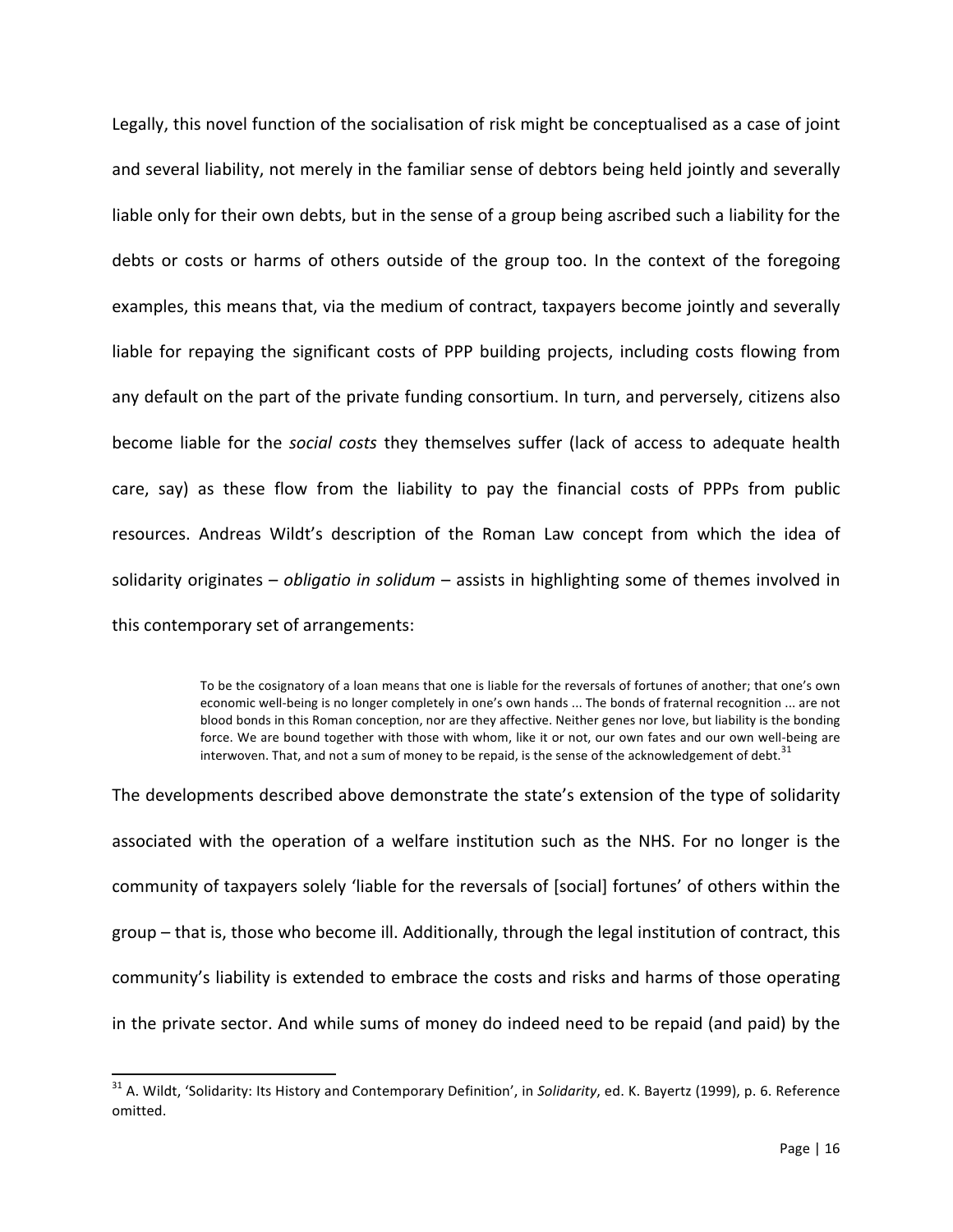community to this sector, the underlying source of this obligation is the political creation of a bond between the public and the private, the social and the economic. Through its contracts with the private sector, the state increasingly binds the social and economic 'fates' and 'wellbeing' of its citizens to the private sector, its agents, and market mechanisms such that they become interwoven, or inextricably linked, with these.

What this scenario reveals then is the indispensability of a key welfare institution and its large fund of public resources for the prospects of capital and profit accumulation within the NHS. It also demonstrates how the state moulds this welfare institution and its underlying mode of social relations (solidarity) to work towards those ends. Together with competition and contract law, these become crucial institutional mechanisms for realising the political desire to develop markets and increase the role of the private sector.

#### (ii) Workfare, Contract and Social Relations

We saw earlier that workfare serves capital by supporting the flexible labour markets that are deemed necessary to ensure countries' economies are, and remain, competitive.<sup>32</sup> But what does this social policy reveal about the type of institutional mechanism deployed by the state to produce this market-friendly outcome? And what form of social relations is expressed through this mechanism?

 $32$  This justification can be seen in the current UK Government's White Paper on welfare reform, where the existing welfare system is said not to 'reflect the needs of a flexible labour market'. Department for Work and Pensions, *Universal Credit: Welfare that Works* (2010; Cm. 7957) 10. The new system of Universal Credit will, in contrast, 'drive dynamic labour market effects'. Id., p. 58.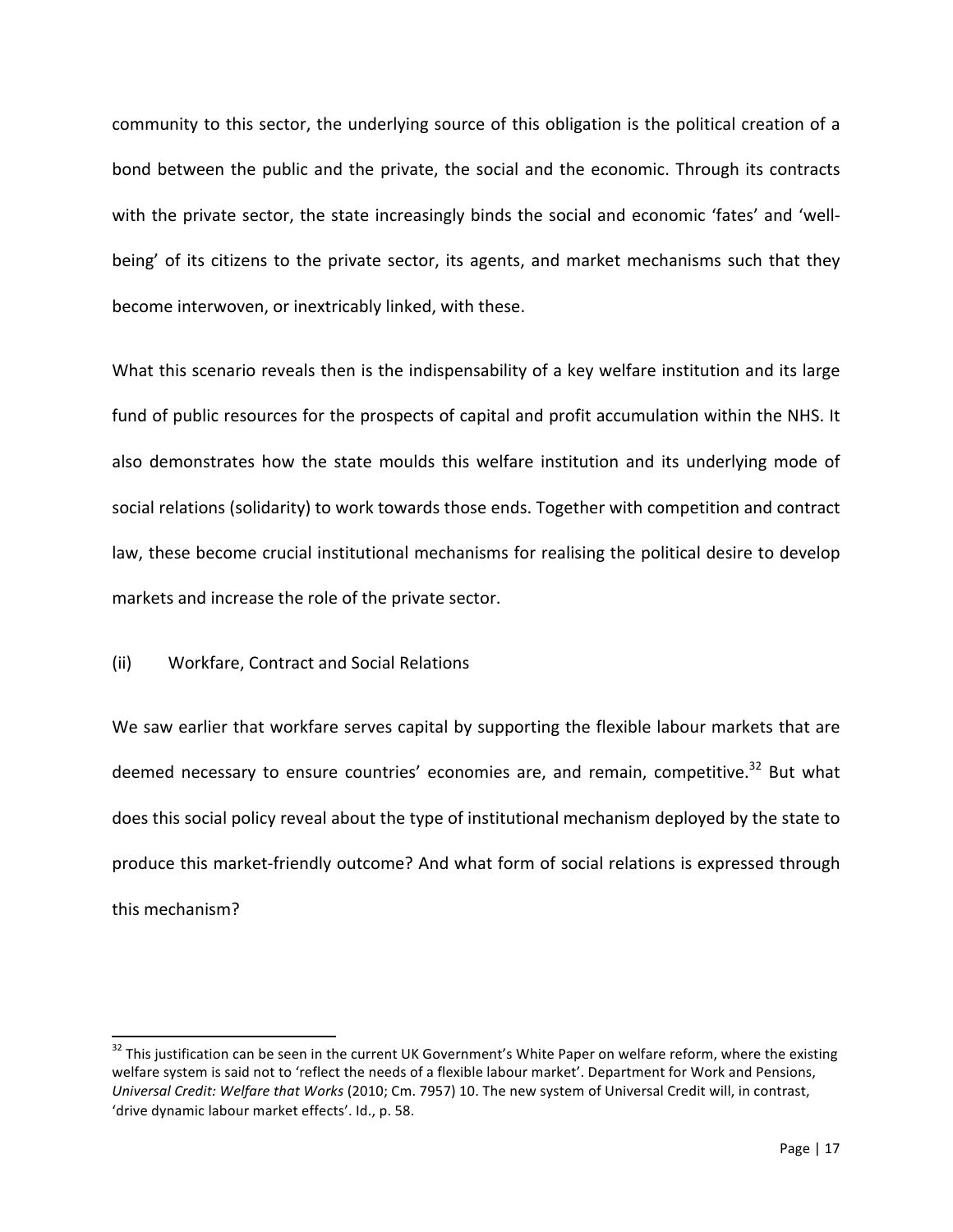The workfare contract  $-$  or 'claimant commitment', as it is now known after the implementation of the Welfare Reform Act 2012 (WRA 2012) – is the social policy mechanism used by the state to support flexible labour markets. The choice of contract is important as it presents a powerful image of the person and social relations that is intuitively attractive and worthy of support, especially in today's consumer-driven society. This image is founded upon a liberal political rationality that conceives of the self as a rational, self-determining agent, who makes autonomous choices about whether to enter agreements based upon self-assessments of individual utility. As such, the workfare contract does not, in theory at least, compel welfare beneficiaries to sign up to it; rather it emphasises the importance of consent, negotiation and reciprocity in the construction of the agreement. In other words, it envisages formal equality between the contracting parties. This is important as it means that, by being deemed to have voluntarily chosen to enter into the contract, welfare recipients can be taken to have freely negotiated and accepted the responsibilities under the agreement. In other words, they can be assumed to have bound themselves to the obligations in the contract  $-$  which are that they work, seek work, or undertake training with a view to working in a flexible labour market. As a number of scholars have pointed out, the empirical reality of workfare and other 'social control contracts' does not reflect any practical implementation of the theoretical contract norms such as reciprocity and consent.<sup>33</sup> The truth is that, if the unemployed wish to obtain benefits, they have little option but to accept the conditions in the workfare contract. There is a vast inequality of bargaining power between welfare beneficiaries and welfare state administrators.

<sup>&</sup>lt;sup>33</sup> See, for example, P. Vincent-Jones, *The New Public Contracting: Regulation, Responsiveness, Relationality* (2006), Ch. 9 and M. Freedland and D. King, 'Contractual Governance and Illiberal Contracts: Some Problems of Contractualism as an Instrument of Behaviour Management by Agencies of Government' (2003) 27 *Cambridge Journal of Economics* 465.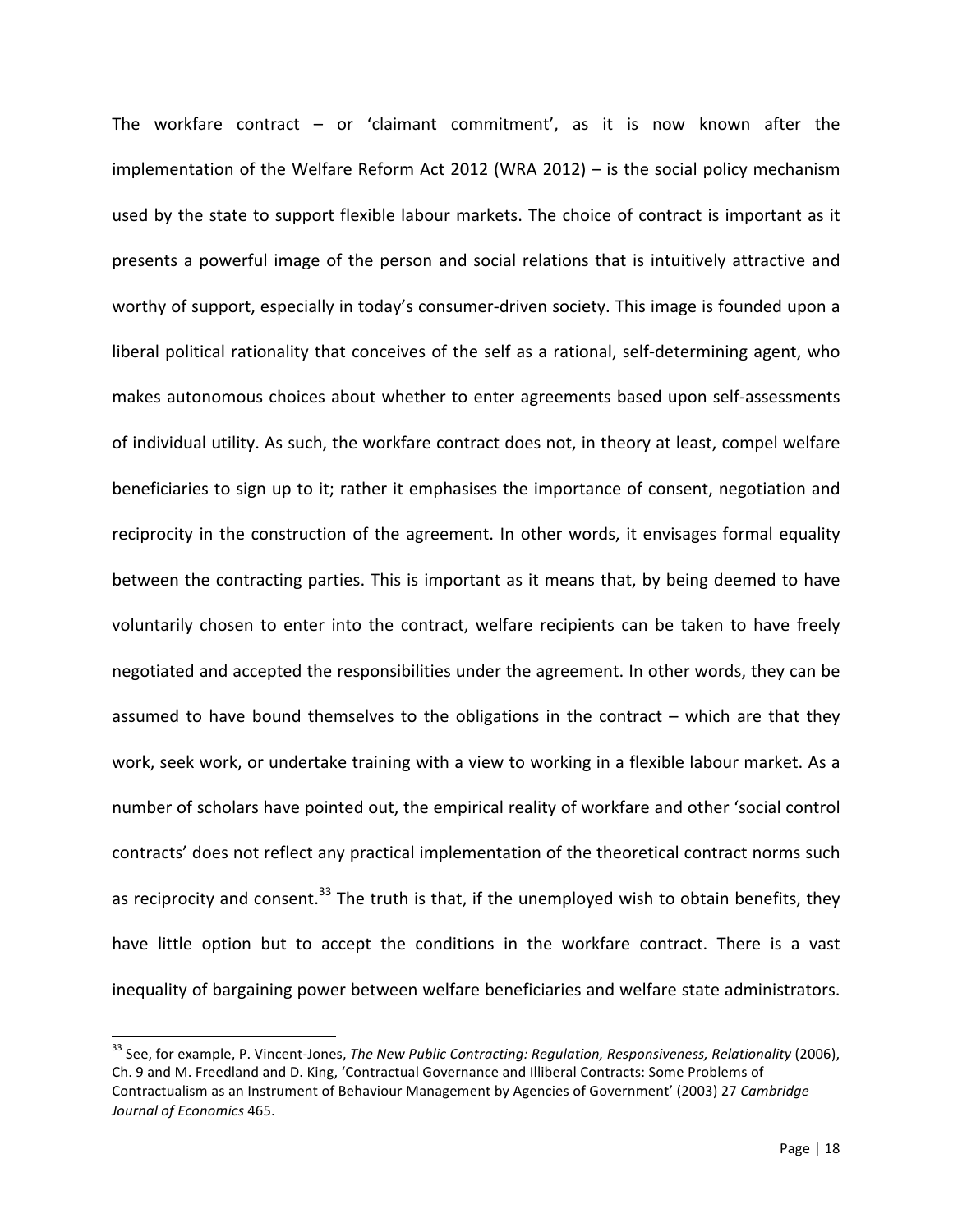In one sense, however, this does not really matter, for the crucial point is that, whether or not those contractual norms are replicated in practice, they are treated as if they are. It is the ideological dimension of the workfare contract – that is, its ability to represent unemployment and the solutions to it as revolving around a formally equal set of social relations characterised by matters of individual choice and responsibility – that is important here. Possible structural causes of unemployment, such as flexible labour markets themselves, are obscured, allowing politicians to claim these markets as solutions to the problem, rather than as the problem itself.

Consistent with the ideological dimension of the workfare contract is the threat of the application of financial sanctions for either breaches of the contract or a failure to enter into it at all. This has been a core feature of workfare and has been continued and deepened in the WRA 2012.<sup>34</sup> Essentially, unemployment benefit is reduced in stages depending on the severity and number of contractual breaches, the classification of claimant, and the type of workfare programme. While the presence of those sanctions may confirm the critique that workfare contracts are not based on the norm of consent (for the inevitable reduction in or removal of one's unemployment benefit in the event of non-compliance effectively leaves the claimant with no practical alternative but to agree to the conditions), again it is the ideological aspect of contract  $-$  that you must suffer the consequences of breaches of your voluntarily assumed obligations – that is crucial in lending legitimacy to a policy designed to entrench flexible labour markets. Moreover, this punitive element of the workfare contract feeds into more populist notions surrounding those groups assumed to be heavily reliant on welfare benefits – that they

 $34$  For more detail on this, see ss. 26 and 27 of the WRA 2012 and the Act's preceding White Paper, Department for Work and Pensions, op cit., Ch. 3.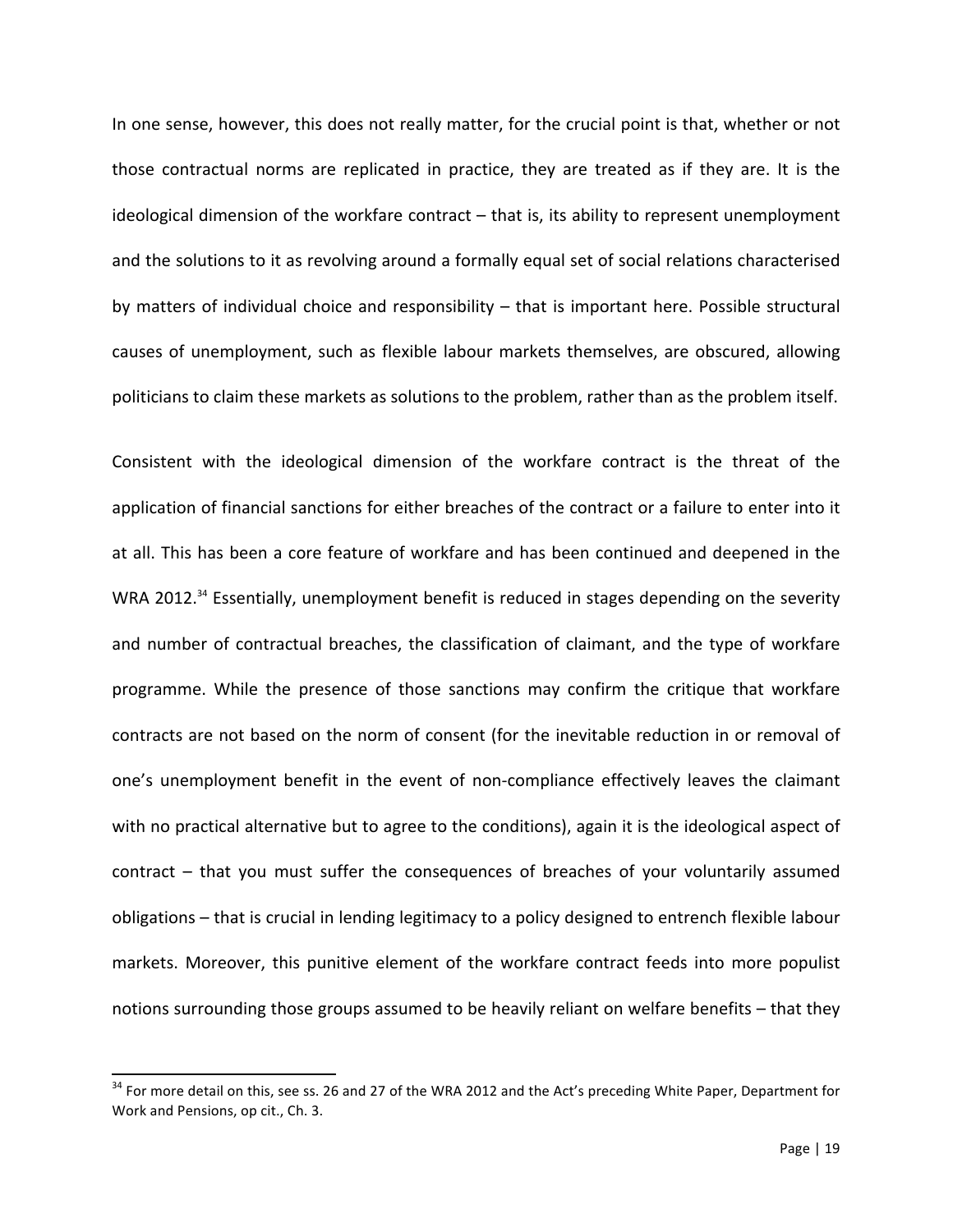are up to no good, lazy, cheating the system etc. The call for them to find a job and relieve the taxpayer of unnecessary costs also serves to further contemporary social policy's aim of securing the presence of flexible labour markets and, hence, a more competitive economy.

It could be argued that other mechanisms, such as the Mandatory Work Activity scheme, have been developed with the same objective of maintaining flexible labour markets in mind. Purportedly designed for jobseekers who would 'benefit from experiencing the habits and routines of working life',  $35$  viewed from another angle it is simply a mechanism for ensuring the flow of free labour for employers operating within flexible labour markets.<sup>36</sup> What all of these mechanisms demonstrate however, is the crucial constitutive role the state plays through its social policy in developing and maintaining flexible labour markets. In that sense they bear out Polanyi's observation that the state's intervention is crucial in establishing and maintaining a market economy.

Workfare also contains elements pointing to a Polanyian disembedding of the economy from society; in other words, the policy is not necessarily designed to protect society and its members from the deleterious human consequences of the operation of markets. On the one hand, this can be seen in the provision for the removal of benefits from those failing to discharge their contractual workfare obligations. On the other hand, by binding beneficiaries to flexible labour markets, jobseekers become subject to the economic and social insecurity associated with this type of market. I have described elsewhere empirical evidence suggesting that those entering the labour market through workfare programmes often find themselves in

<sup>&</sup>lt;sup>35</sup> Department for Work and Pensions, op cit., p. 29.<br><sup>36</sup> The Mandatory Work Activity scheme involves an unpaid full-time work placement lasting a maximum of four weeks.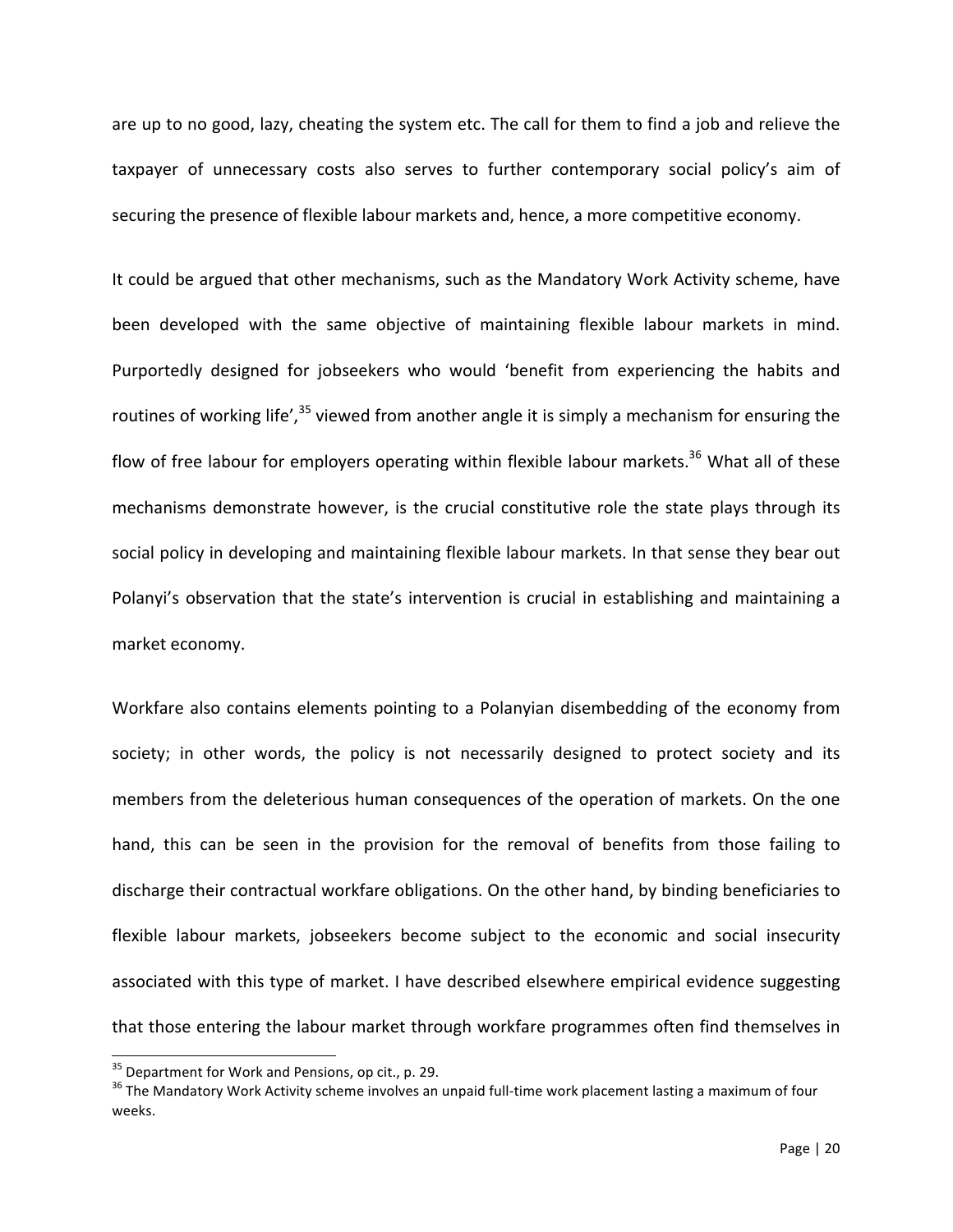precarious forms of employment and, eventually, back on benefits  $-$  the so-called revolving door syndrome.<sup>37</sup> Consequently, workfare is very different to the types of protective measures Polanyi described as emerging from the 1870s. Importantly, it would not appear to serve the types of non-economic interest  $-$  'safety and security, the form of a man's life, the breadth of his existence, the stability of his environment'  $-$  Polanyi viewed as a condition of embeddedness. Indeed, quite the opposite would appear to be the case, as workfare jeopardises those interests and threatens to produce what Robert Castel has described as the individual's 'disaffiliation':

> that is, *rupture of the bond within society*. The final outcome, the end of this process, is that economic insecurity becomes destitution and fragility of relationships becomes isolation ... Poverty is revealed as the outcome of a series of breakdowns in belonging and failures to establish bonds, which finally throws the person concerned into a floating state, a sort of *social no-man's land*.<sup>38</sup>

Revealingly, the possibility of disaffiliation in the present context arises through the intervention of the welfare state and its objective of supporting flexible labour markets. It is a social cost *written into the state's social policy* – a form of policy originally designed to ameliorate the worst social and economic consequences of capitalism. In Polanyi's terms, not only is this an example of 'the running of society as an adjunct to the market'; it also reveals that the institutions most traditionally associated with embeddedness have today themselves become important vehicles of disembeddedness.

The next, and final, section draws together the paper's themes by reflecting upon what implications they might have for our understanding of the relationship between law and the welfare state today.

 $37$  K. Veitch, 'Social Solidarity and the Power of Contract' (2011) 38 Journal of Law and Society 189.<br><sup>38</sup> R. Castel, 'The Roads to Disaffiliation: Insecure Work and Vulnerable Relationships' (2000) 24 International Journal of Urban and Regional Research 519, at 520. Emphases added.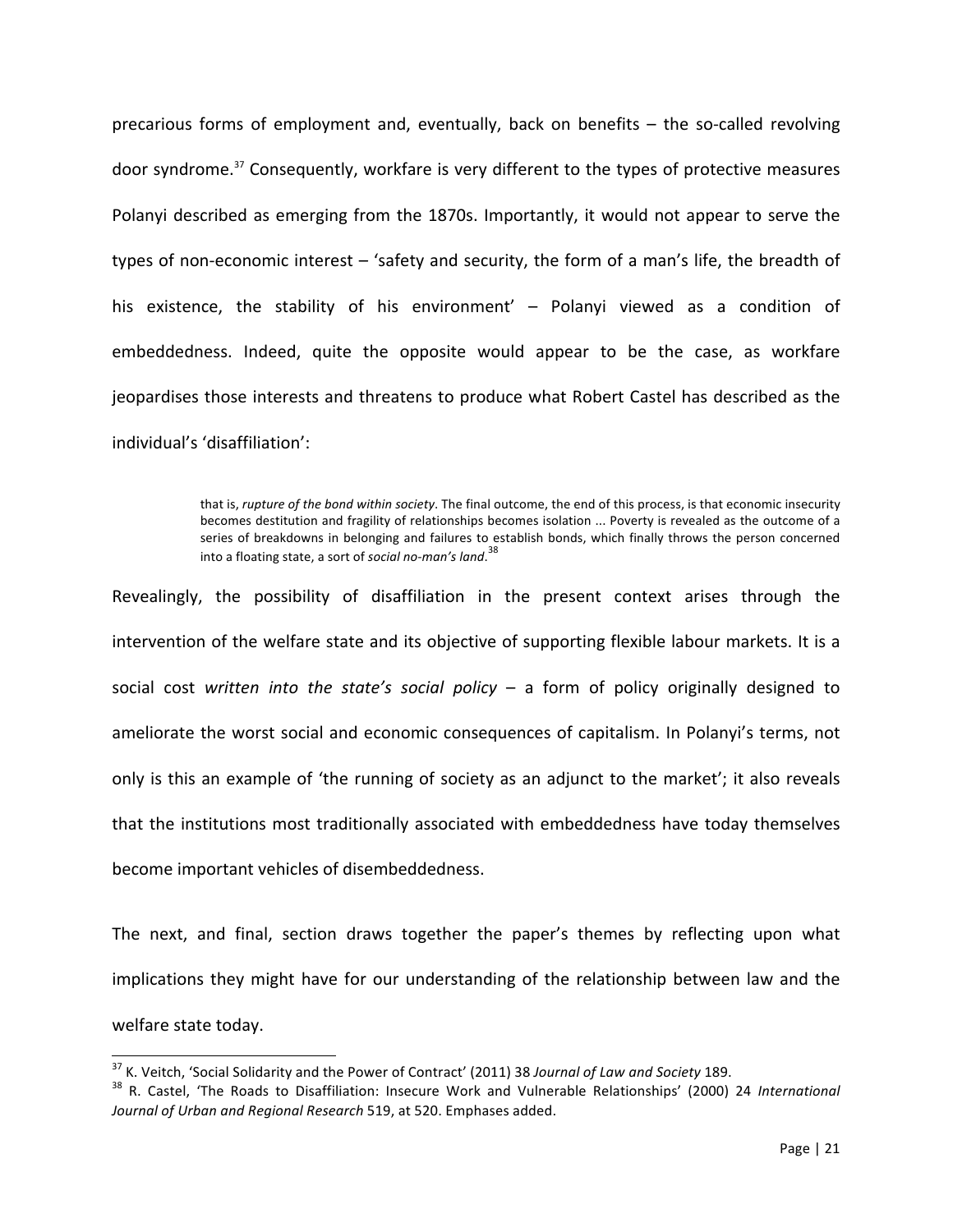#### *Law and the Contemporary Welfare State*

Historically, what were the effects of the emergence of the welfare state upon law? Having identified formal rational law as the form of law characteristic of Western modernity and the rise of the capitalist economy, Weber notes the challenges being made to the formal qualities of modern law. With the emergence of the 'modern class problem', there arose '[n]ew demands for a "social law" to be based upon such emotionally colored ethical postulates as "justice" or "human dignity", and directed against the very dominance of a mere business morality'.<sup>39</sup> This results in what Weber calls the materialisation of formal law, as law's formal and abstract system of general rules becomes, *inter alia*, more particularistic (designed to further specific economic or social purposes within commercial or labour law, for instance) and involved in the management of class conflict. This dilutes its formal, impartial and technical character as its function shifts from ensuring the equality of legal subjects before the law to the implementation of particular governmental social policies designed to redress the inequalities arising from capitalism. In other words, with the arrival of the welfare state the form and function of law alter from those characteristic of the liberal state.<sup>40</sup>

How might the legislation considered in this paper fit within this historical trajectory from formal rational law to social law? The first point to note is that it displays elements of social law. Thus the Health and Social Care Act 2012, for example, depicts a welfare system that,

<sup>&</sup>lt;sup>39</sup> M. Weber, *Economy and Society* (1978), p. 886.<br><sup>40</sup> Weber's identification of the materialisation of law has given rise to a sizeable literature on this topic, largely taken up via a focus on the phenomenon of juridification. See, for instance, J. Habermas, The Theory of *Communicative Action - Volume 2: Lifeworld and System* (1987), 356-73; G. Teubner, 'Juridification: Concepts, Aspects, Limits, Solutions' in *Juridification of Social Spheres: A Comparative Analysis in the Areas of Labor, Corporate, Antitrust and Social Welfare Law, ed. G. Teubner (1987), 3-48; and, F. Ewald, 'A Concept of Social Law'* in *Dilemmas of Law in the Welfare State*, ed. G. Teubner (1986), 40-75. Limitations of space do not allow for a discussion of this literature here.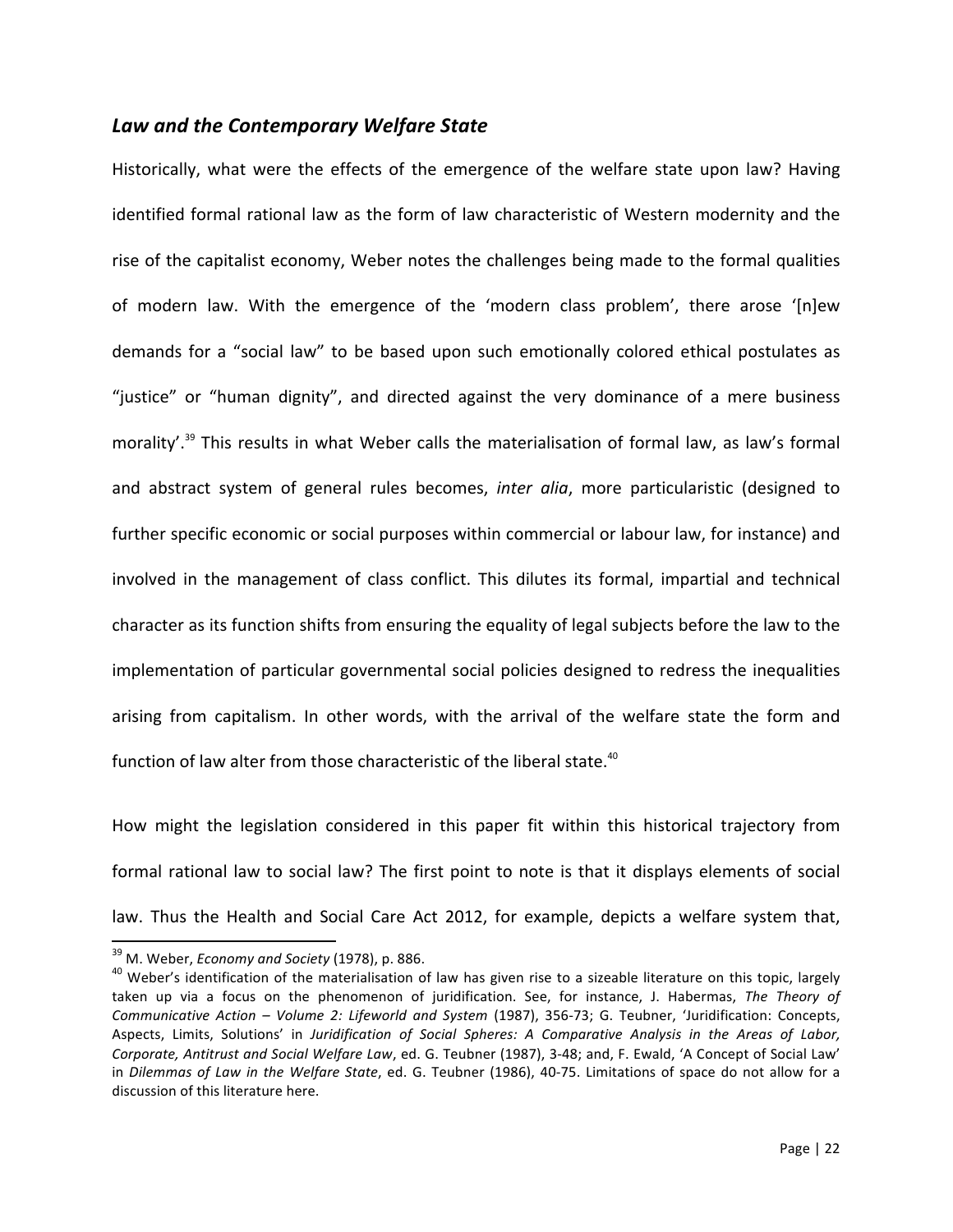despite cuts in expenditure, continues to operate on the principle of solidarity  $-$  in the sense of a social fund in which the community pools risks and there is an element of redistribution. For instance, in principle at least, access to NHS services continues to be based on clinical need, rather than the ability to pay.

But this Act and the Welfare Reform Act 2012 also contain evidence of elements of formal rational law and an image of social relations influenced by the liberal political rationality associated with this form of law. Thus, the possibility of applying competition law to ensure the absence of anti-competitive behaviour introduces a degree of formal equality into the NHS commissioning process, and the use of contract law as the legal mechanism upon which PPPs rest stresses the importance of the formal notion that agreements freely entered into between parties must be upheld. The fact that the outcomes of the implementation of these formal legal processes may not lead, in Weber's words, to "justice" or "human dignity", does not affect their legal validity. This differs from social law, which, François Ewald argues, operates on the basis of "solidarity contracts"  $-$  a notion of contract 'founded on ideas of fair distribution or equitable allocation of social burdens and profits'. $41$  Similarly, the workfare contract and claimant commitment, while not strictly legal entities, are founded on the same idea of social relations – characterising jobseekers as self-determining, self-interested actors who freely enter into contracts and accept obligations with a view to maximising their individual utility. Once again, while entering into the contract or commitment may result in injustice or human indignity (one might think, for instance, of the lack of pay for work undertaken through the Mandatory Work Activity scheme), founding these contracts and commitments upon both this idea of social

 $41$  Ewald, id., p. 43.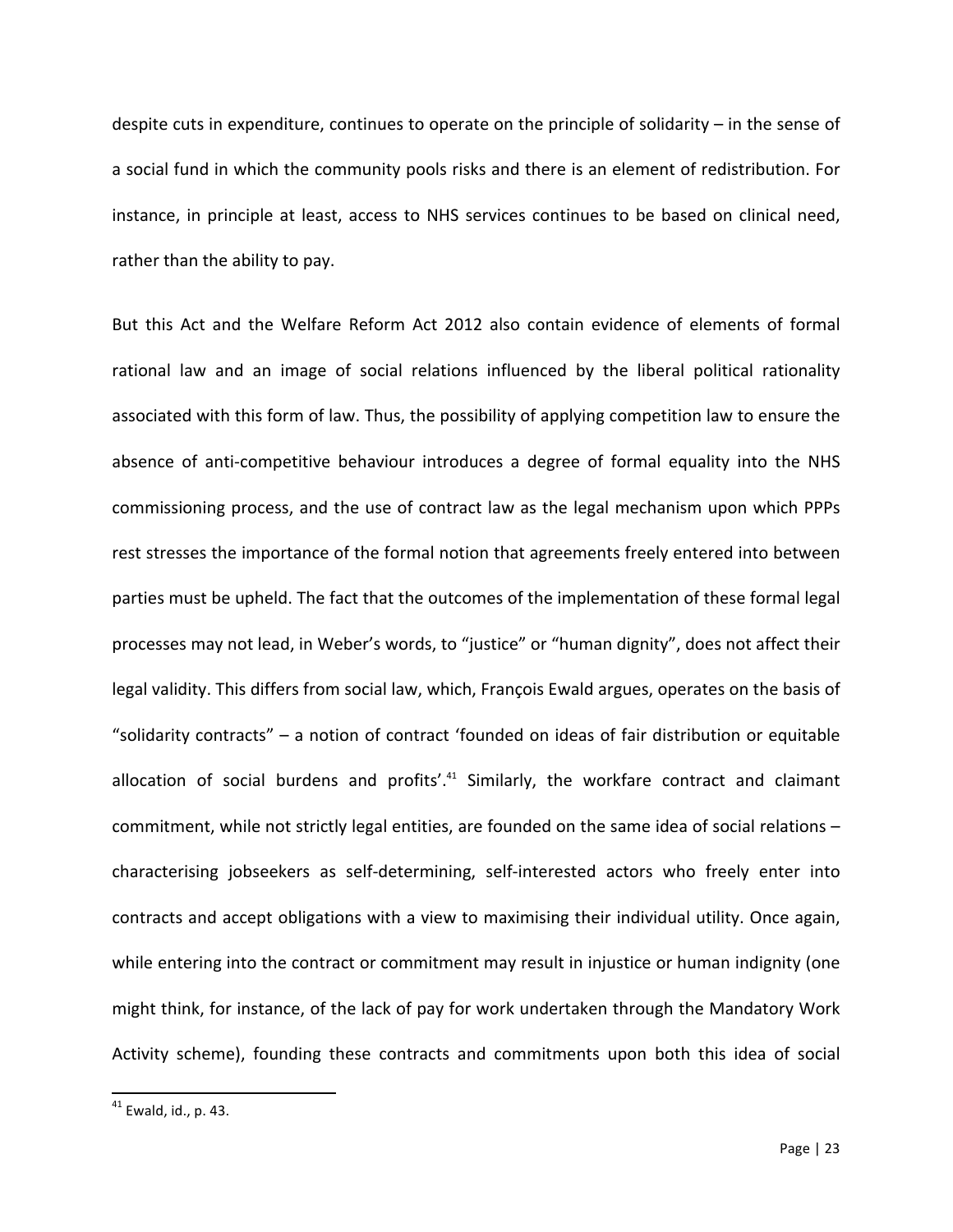relations and the formal properties of contract law means that those types of social consequences have no bearing on the legal validity of workfare mechanisms.

Those Acts therefore display elements of both social law and formal rational law. Importantly, the latter functions as a central institutional mechanism through which the welfare state establishes, supports and maintains markets today (flexible labour markets in the case of workfare and a market for the provision of services and infrastructure in the field of health care). Within the sphere of social policy, formal rational law and its associated liberal form of social relations are therefore constitutive of the development of markets and opportunities for capital accumulation and profit making. Those functions demonstrate one of Polanyi's key arguments, namely that state intervention is crucial to the establishment and continuation of free markets. Laissez-faire did not require the withdrawal of the state in order to flourish; instead, it demanded constant state policing and assistance. Law, of course, had, and has, an integral role to play in this. Contract and property law, for example, are essential not only in providing, via principles such as freedom of contract, for the protection of private property rights within an already existing market; they are foundational in *establishing* markets. As Paddy Ireland notes:

> [P]roperty and markets are legal, political and social constructs  $-$  the products as well as the objects of regulation; and thus, as a result, not only is the goal of "deregulation" absurd, the dynamics and rationalities of particular markets are themselves inevitably political and legal products which vary according to the legal rightsobligations-regulatory structures that constitute them.<sup>42</sup>

This brings us to one of the central points to emerge from the analysis undertaken in this paper. For the creation of markets and the carving out of opportunities for capital accumulation and

 $42$  P. Ireland, 'Law and the Neoliberal Vision: Pension Privatisation, Investor Protection and the Ownership Society' (2011) 62 Northern Ireland Legal Quarterly 1, at 5.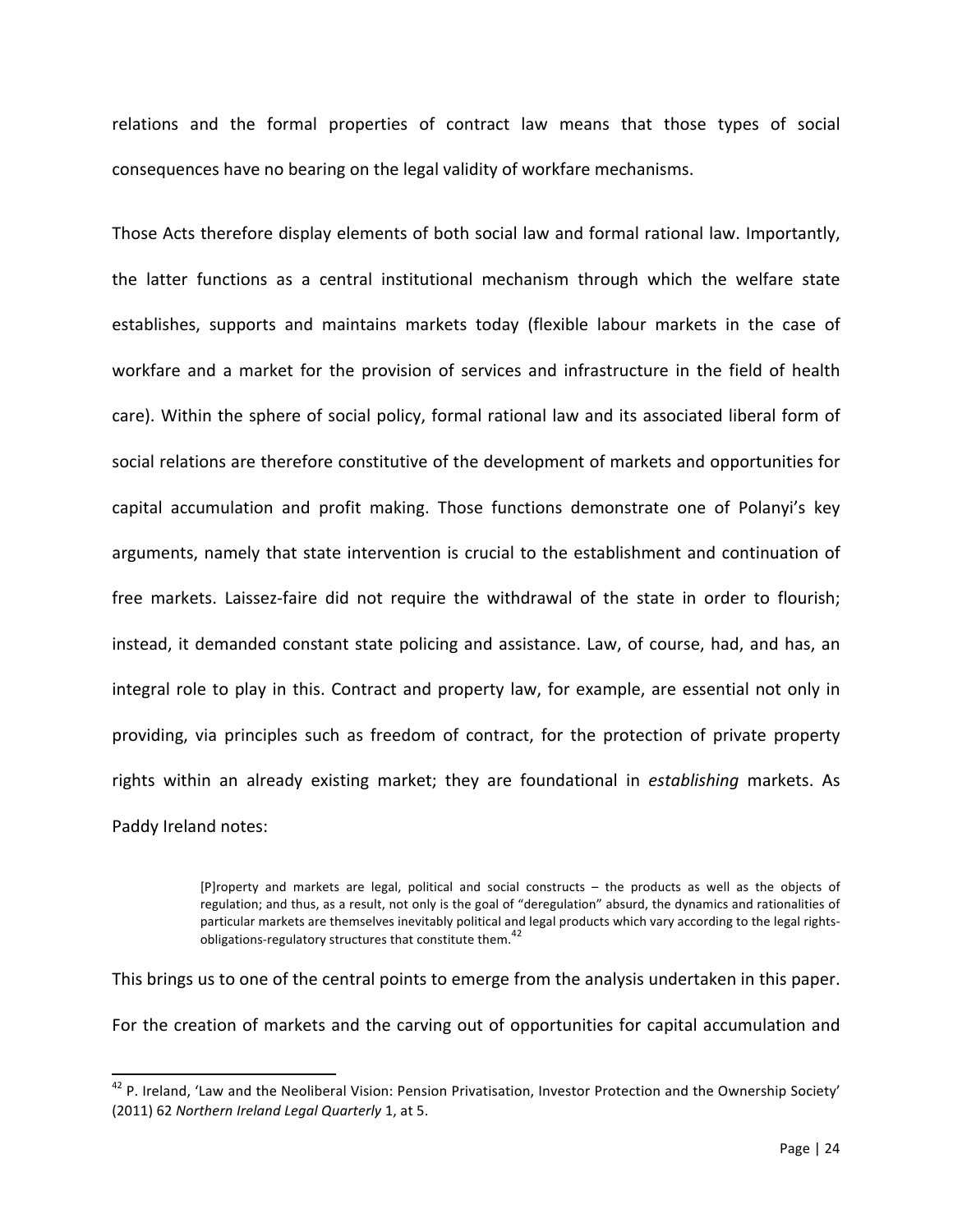profit making in the welfare arena are not the products of formal rational law alone. Rather, they are also 'political and social constructs'. In order to function effectively, formal rational law requires a propitious political and social environment. In the present case, this takes the form of a combination of a large communal resource, based on the principle of solidarity, from which funds can periodically be extracted by the private sector, and the institution of a liberal political rationality within social policy that views social relations as being based on an image of people as self-determining, self-interested actors who voluntarily create their responsibilities via consensual agreements. Given that, politically, it would be unfeasible simply to dismantle welfare institutions and move to a system of private insurance, the desire to use these institutions as sources of economic growth for the private sector requires the careful construction of a legal, political and social system geared towards this end (a 'state-crafting', to deploy Loïc Wacquant's phrase<sup>43</sup>). While this includes implementing what for the post-WWII welfare state are new legal mechanisms and political rationalities (albeit they have a much older provenance), it also involves putting what might be called the existing system of public or social wealth at the service of markets, capital accumulation, and profit making. The result is that the solidarity fund takes on an additional redistributive function  $-$  redistributing wealth *away* from those for whom it was originally intended and *towards* those who operate the system  $-$  the capitalist economy  $-$  responsible for producing the need for a welfare state initially. While redistribution to the non-owners of capital still occurs through the welfare system today, there is greater potential for recent social policy, and the type of law it institutes

<sup>&</sup>lt;sup>43</sup> Wacquant, op cit.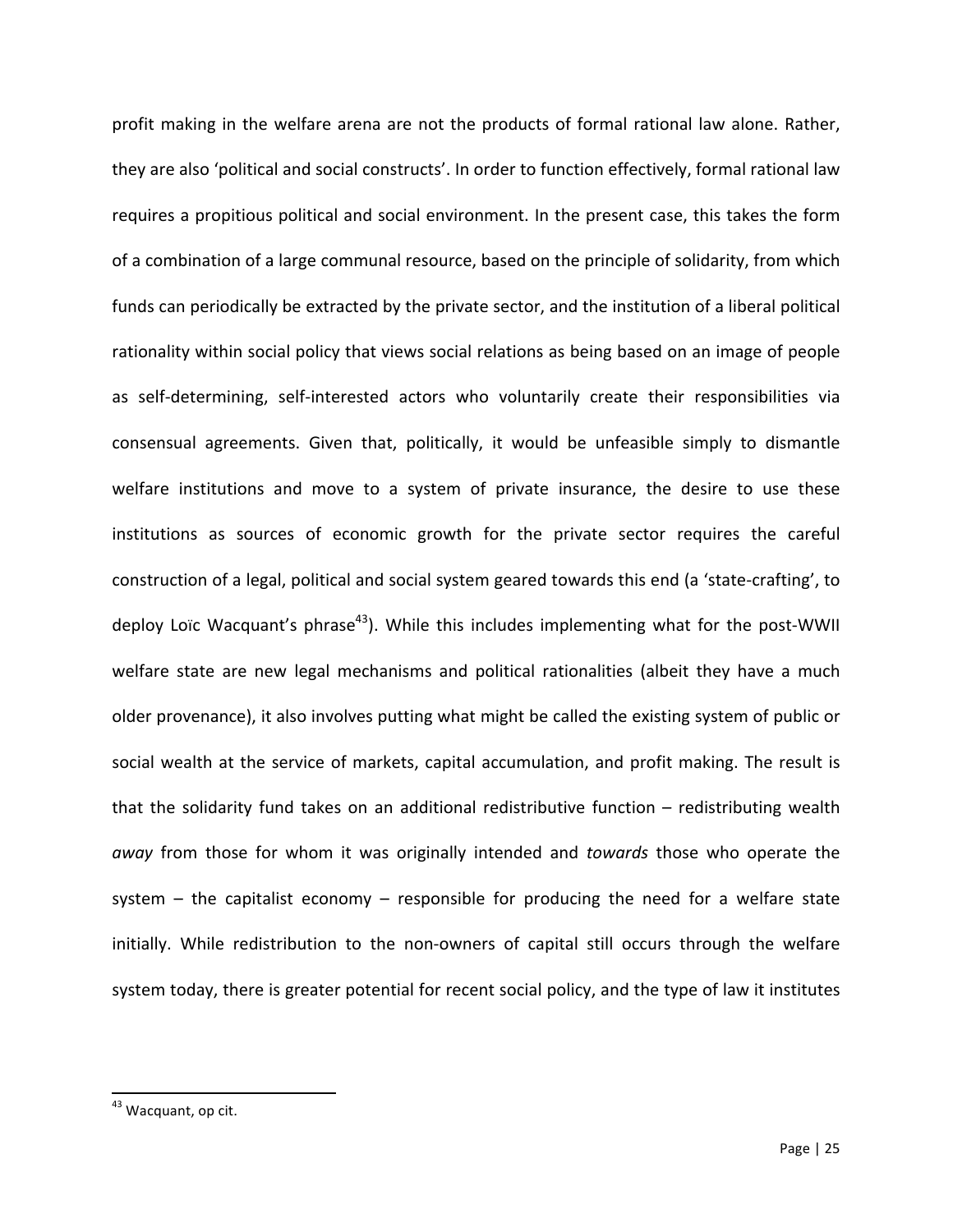within the welfare system (formal rational law), to produce injustice and human indignity as a result of its concern to further Weber's 'business morality'.

This raises a final point, which is that the form of law increasingly to be found within social policy and legislation becomes complicit in the tendency of the welfare state to produce conditions of social suffering rather than the social protection one had come to expect of it. As social policy becomes concerned with issues of reducing costs by, *inter alia*, furthering the role of the private sector, and with sustaining flexible labour markets, so the form of law deployed to support those objectives begins to become constitutive of an erosion of social protection and the consequences, such as social dislocation and economic insecurity, identified earlier. Here, the law of the welfare state begins to exhibit what Alain Supiot has described in the context of labour law as 'the separation of things and persons'. There, he argues that today 'work figures as a thing divested of the person and available for purchase and sale, and the person features only in the case of 'needs' which are so compelling that they cannot be ignored by the collectivity.<sup>'44</sup> But as welfare policy itself is increasingly tailored towards private ends, it too becomes 'divested of the person', as the approach to unemployment benefit via workfare demonstrates. Unlike the protective legislation at the end of the nineteenth century that Polanyi discusses, the legislation described in this paper is not exclusively concerned with the protection of non-economic interests, despite the fact that one might consider welfare as indispensable to what Polanyi describes as 'the substance of society'. For welfare  $-$  'the state of faring or doing well: freedom from calamity, etc.<sup>'45</sup> – is inextricably linked to providing the

<sup>&</sup>lt;sup>44</sup> A. Supiot, 'The Dogmatic Foundations of the Market' (2000) 29 *Industrial Law Journal* 321, at 339.<br><sup>45</sup> Chambers English Dictionary.